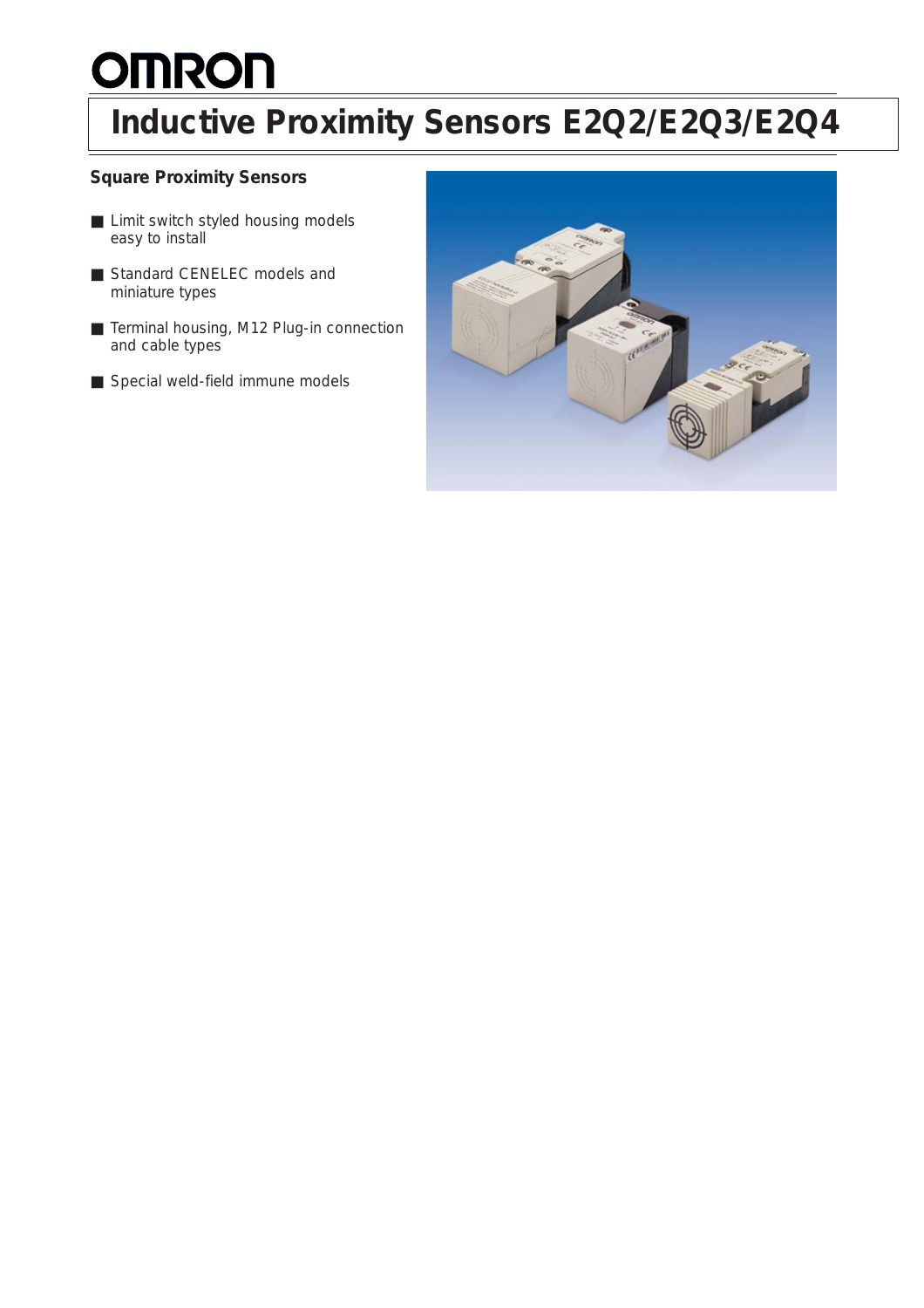# **OMRON**

### **Inductive Proximity Sensor | E2Q2**

### **Square Proximity Sensor**

- Terminal housing
- Active face changeable to one of every five
- Easy to install and same mounting dimensions as a standard style electomechanical limit switch
- Integrated short circuit and reverse polarity protection
- Robust body with stainless steel screws

### Ordering Information -

### DC type

| Sensing         | Connection | Active           |            | Output       |                |
|-----------------|------------|------------------|------------|--------------|----------------|
| distance        |            | face             |            | <b>NO</b>    | $NO + NC$      |
| $20 \text{ mm}$ | Terminals/ | Changeable   NPN |            | E2O2-N20E1-G | E2Q2-N20E3-0   |
| shielded        | Connector  |                  | <b>PNP</b> | E2O2-N20F1-G | $E2O2-N20F3-N$ |
| $30 \text{ mm}$ | Terminals/ | Changeable   NPN |            |              | E2Q2-N30ME3-0  |
| non shielded    | Connector  |                  | <b>PNP</b> |              | E2Q2-N30MF3-0  |

 $\square$  = G: terminal conduit PG 13,5 U: terminal conduit 1/2" NPT 50: BHMS4 connector, North American style

### AC type

| Sensing         | Connection | Active          | Output |                |
|-----------------|------------|-----------------|--------|----------------|
| distance        |            | face            | ΝO     | NO or NC       |
| 15 mm           | Terminals/ | Changeable   AC |        | $E2O2-N15Y4-N$ |
| shielded        | Connector  |                 |        |                |
| $30 \text{ mm}$ | Terminals/ | Changeable   AC |        | E2Q2-N30MY4-0  |
| non shielded    | Connector  |                 |        |                |

 $\square$  = G: terminal conduit PG 13,5

U: terminal conduit 1/2" NPT

50: BHMS3 connector, North American style

### Weld-Field Immune DC type (100mT)

| Sensing         | Connection       | Active           | Output        |           |
|-----------------|------------------|------------------|---------------|-----------|
| distance        |                  | face             | <b>NO</b>     | $NO + NC$ |
| $15 \text{ mm}$ | Terminal         | Changeable   PNP | E2O2-N15F1-51 |           |
| shielded        | conduit 1/2" NPT |                  |               |           |
| $15 \text{ mm}$ | BHMS4-           | Changeable   PNP | E2O2-N15F1-52 |           |
| shielded        | Connector        |                  |               |           |

### Weld-Field Immune AC type (100mT)

| Sensing         | Connection       | Active          | Output |    |               |
|-----------------|------------------|-----------------|--------|----|---------------|
| distance        |                  | face            |        | ΝO | NO or NC      |
| $15 \text{ mm}$ | Terminal         | Changealbe   AC |        |    | E2O2-N15Y4-51 |
| shielded        | conduit 1/2" NPT |                 |        |    |               |
| $15 \text{ mm}$ | BHMS3-           | Changealbe   AC |        |    | E2O2-N15Y4-52 |
| shielded        | Connector        |                 |        |    |               |

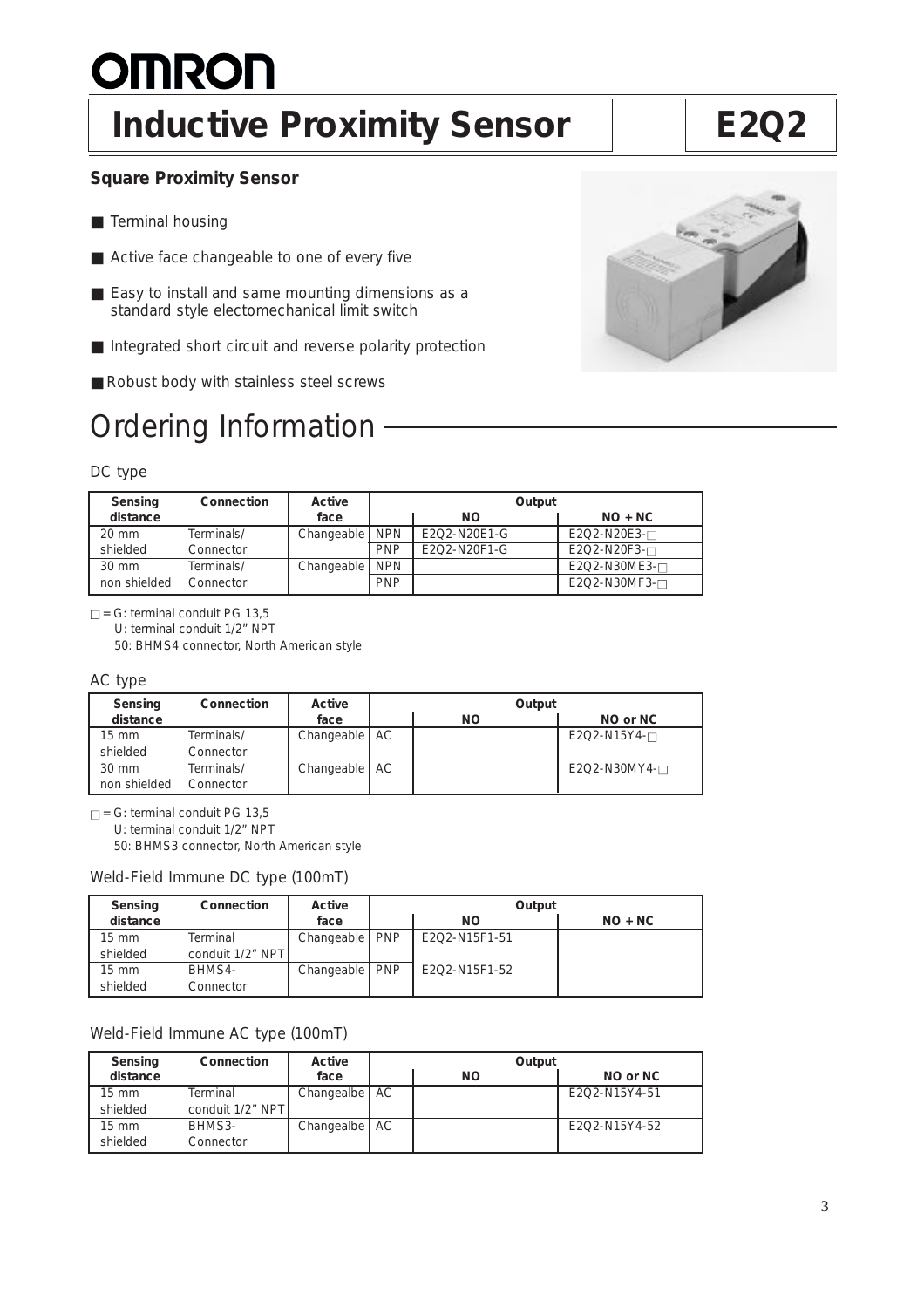### Specifications for DC type - **Canadian Exercise 2**

| Operating voltage                                                                                                                                       |                                  | 10 to 60 VDC/10 to 30 VDC weld-field immune types                                                                                                                                                                                                          |
|---------------------------------------------------------------------------------------------------------------------------------------------------------|----------------------------------|------------------------------------------------------------------------------------------------------------------------------------------------------------------------------------------------------------------------------------------------------------|
| <b>Current consumption</b>                                                                                                                              |                                  | max. 20 mA / max 10 mA E2Q2-N30 types                                                                                                                                                                                                                      |
| Sensing object                                                                                                                                          |                                  | Ferrous metals                                                                                                                                                                                                                                             |
| Sensing distance Sn<br>(Standard target size, L x W x H, Fe 37)<br>(Standard target size, L x W x H, Fe 37)<br>(Standard target size, L x W x H, Fe 37) | E2Q2-N15<br>E2Q2-N20<br>E2Q2-N30 | 15 mm ±10%, shielded<br>$(45 \times 45 \times 1 \text{ mm})$<br>20 mm ±10%, shielded<br>$(60 \times 60 \times 1 \text{ mm})$<br>30 mm ±10%, non shielded<br>$(90 \times 90 \times 1 \text{ mm})$                                                           |
| Setting distance                                                                                                                                        | E2Q2-N15<br>E2Q2-N20<br>E2Q2-N30 | 0 to 12.15 mm<br>0 to 16,2 mm<br>0 to 24,3 mm                                                                                                                                                                                                              |
| <b>Differential travel</b>                                                                                                                              |                                  | 15% max. of sensing distance Sn                                                                                                                                                                                                                            |
| <b>Switching frequency</b>                                                                                                                              |                                  | N20: 150 Hz / N30: 100 Hz /<br>N15: 10Hz weld-field immune types                                                                                                                                                                                           |
| Control output                                                                                                                                          | <b>Type</b>                      | $E2Q2-N \square \square \square E1 - \square \square : NPN-NO$<br>$E2Q2-N \square \square \square E3 - \square \square$ : NPN-NO+NC<br>$E2Q2-N \square \square \square F1-D \square$ : PNP-NO<br>$E2Q2-N \square \square \square F3-D \square$ : PNP-NO+NC |
|                                                                                                                                                         | Max-Load                         | $200 \text{ mA}$                                                                                                                                                                                                                                           |
|                                                                                                                                                         | Max on-state voltage drop        | 3 VDC (at 200 mA load current)                                                                                                                                                                                                                             |
| Circuit protection                                                                                                                                      |                                  | Reverse polarity, output short circuit                                                                                                                                                                                                                     |
| Alternating magnetic field                                                                                                                              |                                  | 100 mT                                                                                                                                                                                                                                                     |
| Indicator                                                                                                                                               |                                  | Operating indicator (yellow LED)                                                                                                                                                                                                                           |
| Ambient temperature                                                                                                                                     |                                  | Operating: -25° to 70°C                                                                                                                                                                                                                                    |
| Humidity                                                                                                                                                |                                  | 35 to 95% RH                                                                                                                                                                                                                                               |
| Influence of temperature                                                                                                                                |                                  | ± 10% max. of Sn at 23°C in temperature range of -25° to 70°C                                                                                                                                                                                              |
| Dielectric strength                                                                                                                                     |                                  | 1.500 VAC, 50/60 Hz for 1 min. between current carry parts and case                                                                                                                                                                                        |
| Electromagnetic compatibility EMC                                                                                                                       |                                  | EN 60947-5-2                                                                                                                                                                                                                                               |
| <b>Vibration resistance</b>                                                                                                                             |                                  | 10 to 55 Hz, 1 mm amplitude according to IEC 60068-2-6                                                                                                                                                                                                     |
| <b>Shock resistance</b>                                                                                                                                 |                                  | approx. 30 G for 11 ms according to IEC 60068-2-27                                                                                                                                                                                                         |
| Protection degree                                                                                                                                       |                                  | IP 67 (IEC 529)                                                                                                                                                                                                                                            |
| Connection                                                                                                                                              | <b>Terminals</b>                 | Up to $2,5$ mm <sup>2</sup>                                                                                                                                                                                                                                |
| Material                                                                                                                                                | Case<br><b>Terminal base</b>     | PBT<br>Al /  - G Type: PBT                                                                                                                                                                                                                                 |
|                                                                                                                                                         | Sensing face                     | PBT                                                                                                                                                                                                                                                        |
| Approvals                                                                                                                                               |                                  | $\mathbf{\mathbf{\mathbb{C}}}_{\texttt{CERTIFED}}$<br>$\bm{\mathbb{Q}}_\text{\tiny{LISTED}}$                                                                                                                                                               |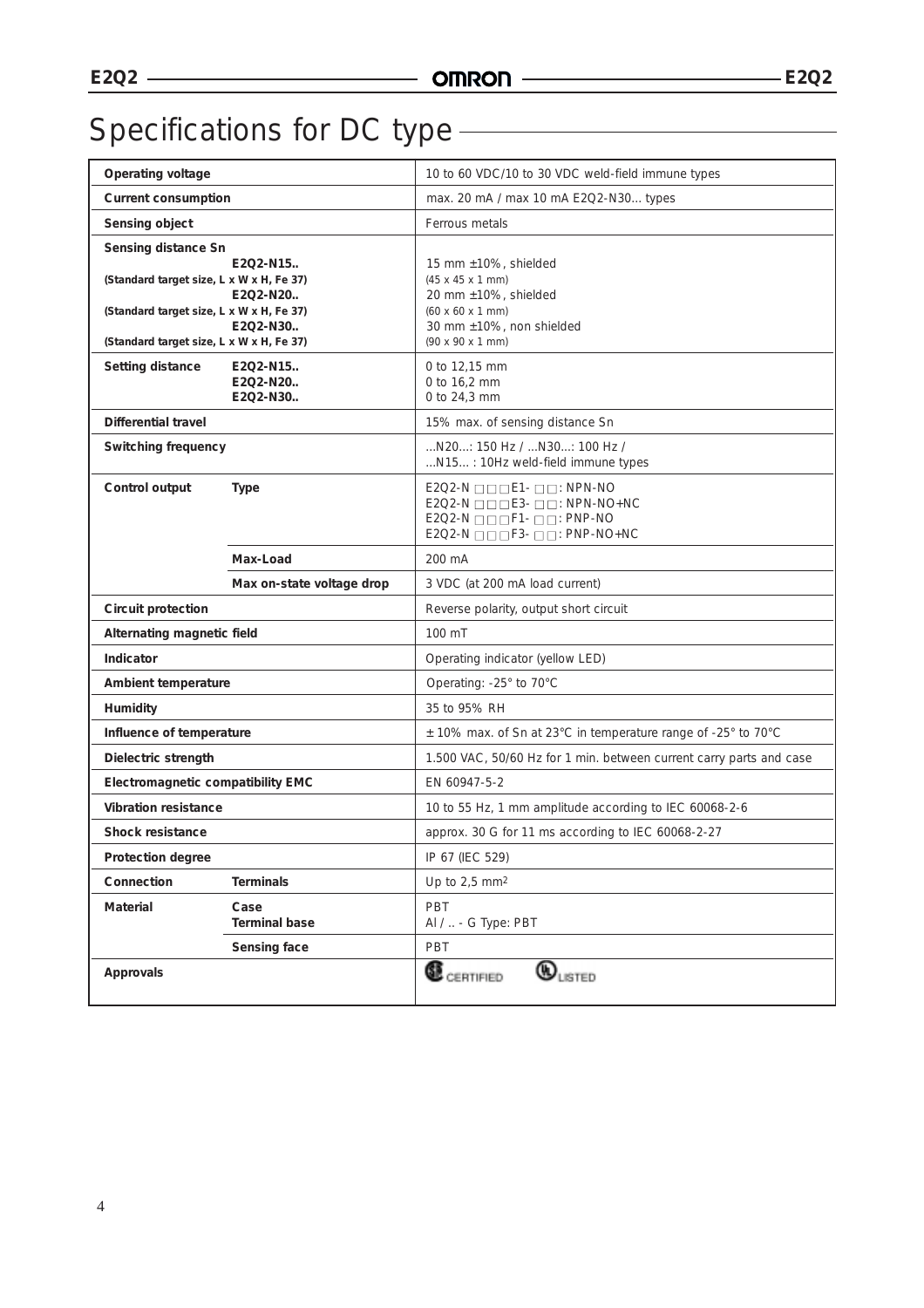### Specifications for AC type - The Contract of Specifications for AC type - The Contract of Specifications of Specifications of Specifications of Specifications of Specifications of Specifications of Specifications of Specif

| Operating voltage                        |                              | 20 to 253 VAC                                                     |
|------------------------------------------|------------------------------|-------------------------------------------------------------------|
| Off-state current                        |                              | max. 1,9 mA / max 2,5 mA weld-field immune types                  |
| Sensing object                           |                              | Ferrous metals                                                    |
| Sensing distance Sn                      |                              |                                                                   |
|                                          | E2Q2-N15                     | 15 mm ±10%, shielded                                              |
| (Standard target size, L x W x H, Fe 37) |                              | $(45 \times 45 \times 1 \text{ mm})$                              |
|                                          | E2Q2-N30                     | 30 mm ±10%, non shielded                                          |
| (Standard target size, L x W x H, Fe 37) |                              | $(90 \times 90 \times 1 \text{ mm})$                              |
| Setting distance                         | E2O2-N15                     | 0 to 12,15 mm                                                     |
|                                          | E2Q2-N30                     | 0 to 24,3 mm                                                      |
| <b>Differential travel</b>               |                              | 15% max. of sensing distance Sn                                   |
| Switching frequency                      |                              | 20 Hz                                                             |
| Control output                           | Type                         | $E2Q2-N \square \square \square Y4-D \square$ : AC - NO or NC     |
|                                          | Max-Load                     | 500 mA                                                            |
|                                          | Min-Load                     | 8 mA / 10 mA weld-field immune types                              |
|                                          | Max on-state voltage drop    | 12 VAC (at 500 mA load current)                                   |
| Circuit protection                       |                              | none                                                              |
| Alternating magnetic field               |                              | 100 mT                                                            |
| Indicator                                |                              | Operating indicator (yellow LED)                                  |
| Ambient temperature                      |                              | Operating: -25° to 70°C                                           |
| <b>Humidity</b>                          |                              | 35 to 95% RH                                                      |
| Influence of temperature                 |                              | $\pm$ 10% max. of Sn at 23°C in temperature range of -25° to 70°C |
| Dielectric strength                      |                              | 1.500 VAC/ 2500 VAC E2Q2--G between current carry parts and case  |
| Electromagnetic compatibility EMC        |                              | EN 60947-5-2                                                      |
| <b>Vibration resistance</b>              |                              | 10 to 55 Hz, 1 mm amplitude according to IEC 60068-2-6            |
| <b>Shock resistance</b>                  |                              | approx. 30 G for 11 ms according to IEC 60068-2-27                |
| Protection degree                        |                              | IP 67 (IEC 529)                                                   |
| Connection                               | <b>Terminals</b>             | Up to $2,5$ mm <sup>2</sup>                                       |
| <b>Material</b>                          | Case<br><b>Terminal base</b> | PBT<br>Al /  - G Type: PBT                                        |
|                                          | Sensing face                 | PBT                                                               |
| Approvals                                |                              | Œ<br>$\mathbf{\hat{W}}_{\text{LSTED}}$<br>CERTIFIED               |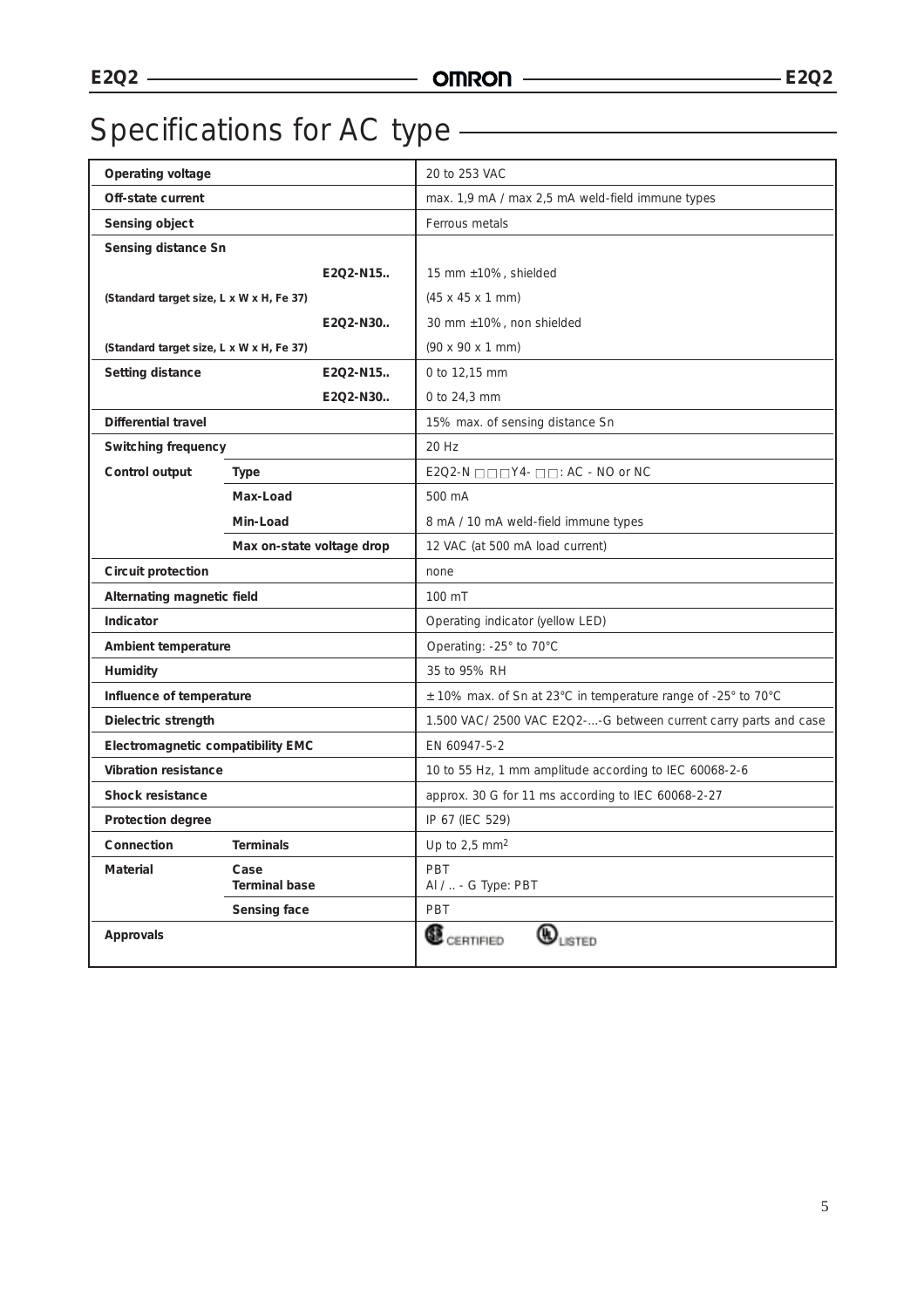### Operation

### ■ Output Circuit Diagram and Timing Chart





| Output                 | NΠ                  |
|------------------------|---------------------|
| Sensing<br>Ob ject     | Present<br>Absent   |
| l ond                  | Operates<br>Relense |
| Operation<br>Indicator | OΝ                  |

| Output                 | NΠ                       |
|------------------------|--------------------------|
| Sensing<br>Ob ject     | Present<br>Ahsent        |
| Load                   | Operates<br>.<br>Relense |
| Operation<br>Indicator | ON                       |

### NPN NO + NC output





### PNP NO + NC output 1 / Brown  $+1$  $\frac{1}{2}$  / White Main<br>circuit  $\sqrt[4]{\frac{NQ \text{ output}}{4/Back}}$ kiji.  $\boxed{\phantom{1} \text{Load}}$  $\overline{\phantom{a}}$  Load 才 ò  $3/Blue$

| Output    | NΩ                  | NΓ                   |
|-----------|---------------------|----------------------|
| Sensing   | Present             | Present              |
| Ob ject   | Absent              | Absent               |
| Logd      | Operates<br>Release | Operates<br>Releases |
| Operation | OΝ                  | OΝ                   |
| Indicator | <b>NEE</b>          | OEE                  |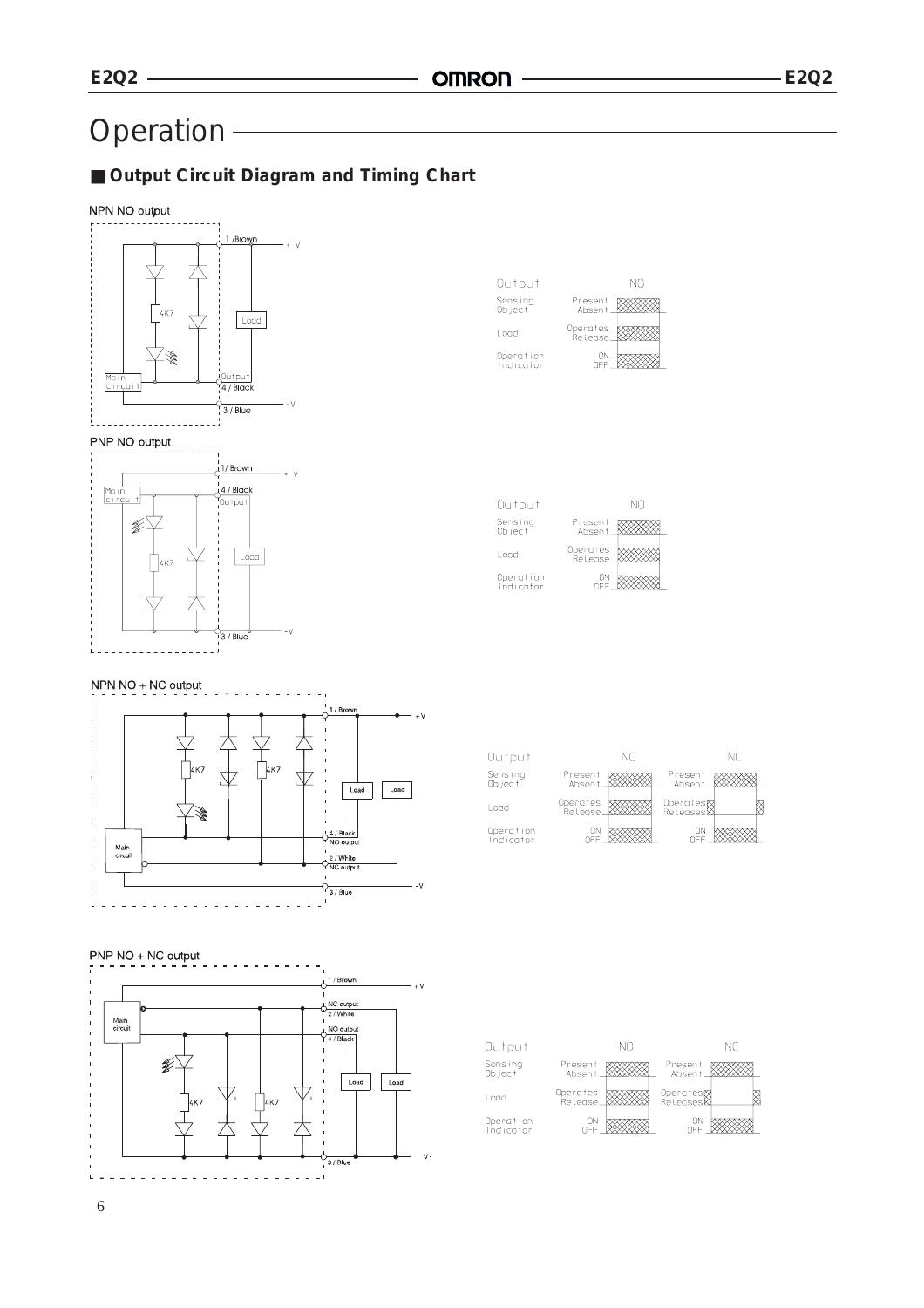**E2Q2 E2Q2**

■ **BHMS** Wiring



by us

3

2

**Dimensions** Dimensions



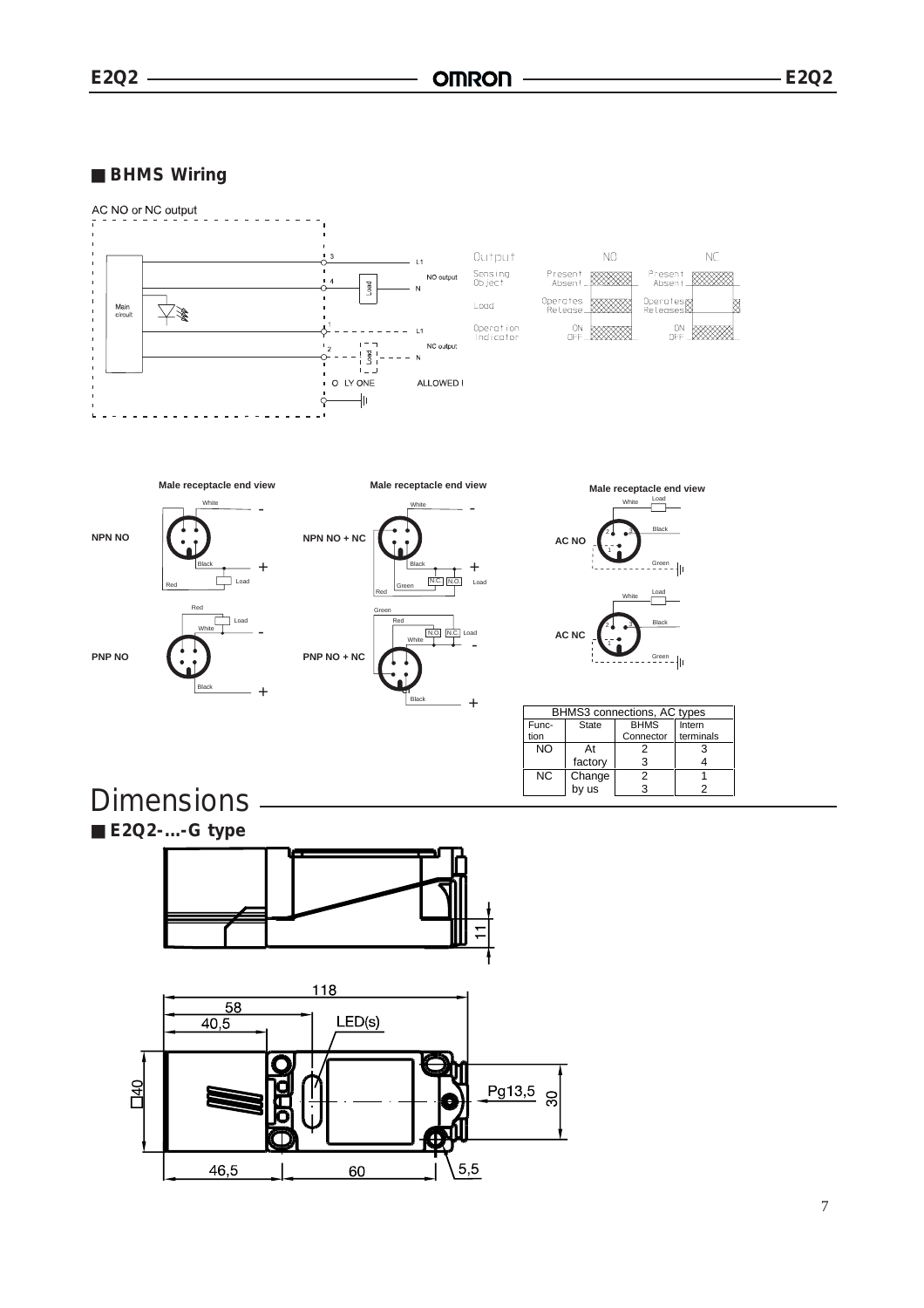

### ■ **E2Q2**-...-50 and -52 type

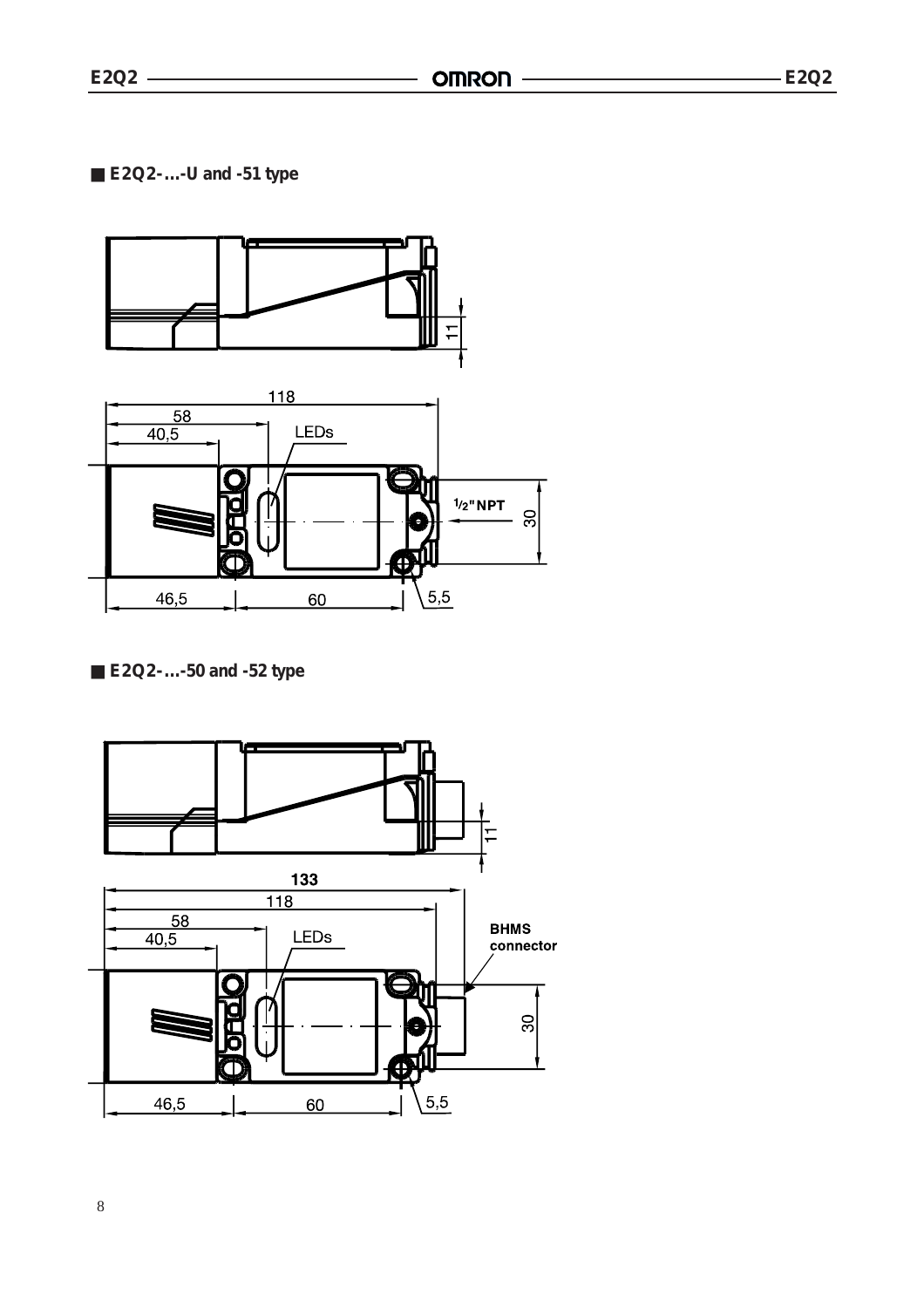### **Precautions -**

| Item                                                                                                                                                                                               | <b>Examples</b>                                                               |
|----------------------------------------------------------------------------------------------------------------------------------------------------------------------------------------------------|-------------------------------------------------------------------------------|
| <b>Power Supply</b><br>Do not impose an excessive voltage on the E2Q2,<br>otherwise it may explode or burn.<br>Do not impose AC voltage on any E2Q2 DC model,<br>otherwise it may explode or burn. | Brown<br>$\frac{1}{2}$<br>Load<br>Sensor<br>Incorrect<br><b>Black</b><br>Blue |
| Do not connect the AC types without load to the<br>power supply. The sensor will be damaged.                                                                                                       | sensor                                                                        |

### Correct Use-

### Installation

#### **Power Reset Time**

The Proximity Sensor is ready to operate within 300 ms after power is supplied. If power supplies are connected to the Proximity Sensor and load respectively, be sure to supply power to the Proximity Sensor before supplying power to the load.

#### Power OFF

The Proximity Sensor may output a pulse signal when it is turned off. Therefore, it is recommended to turn off the load before turning off the Proximity Sensor.

#### **Power Supply Transformer**

When using a DC power supply, make sure that the DC power supply has an insulated transformer. Do not use a DC power supply with an auto-transformer.

### **Sensing Object**

Metal Coating: The sensing distance of the Proximity Sensor vary with the metal coating on sensing objects.

### ■ Wiring

### **High-tension Cables**

#### Wiring through Metal Conduit

If there is a power or high-tension cable near the cable of the Proximity Sensor, wire the sensor cable through an independent metal conduit to prevent against Proximity Sensor damage or malfunctioning.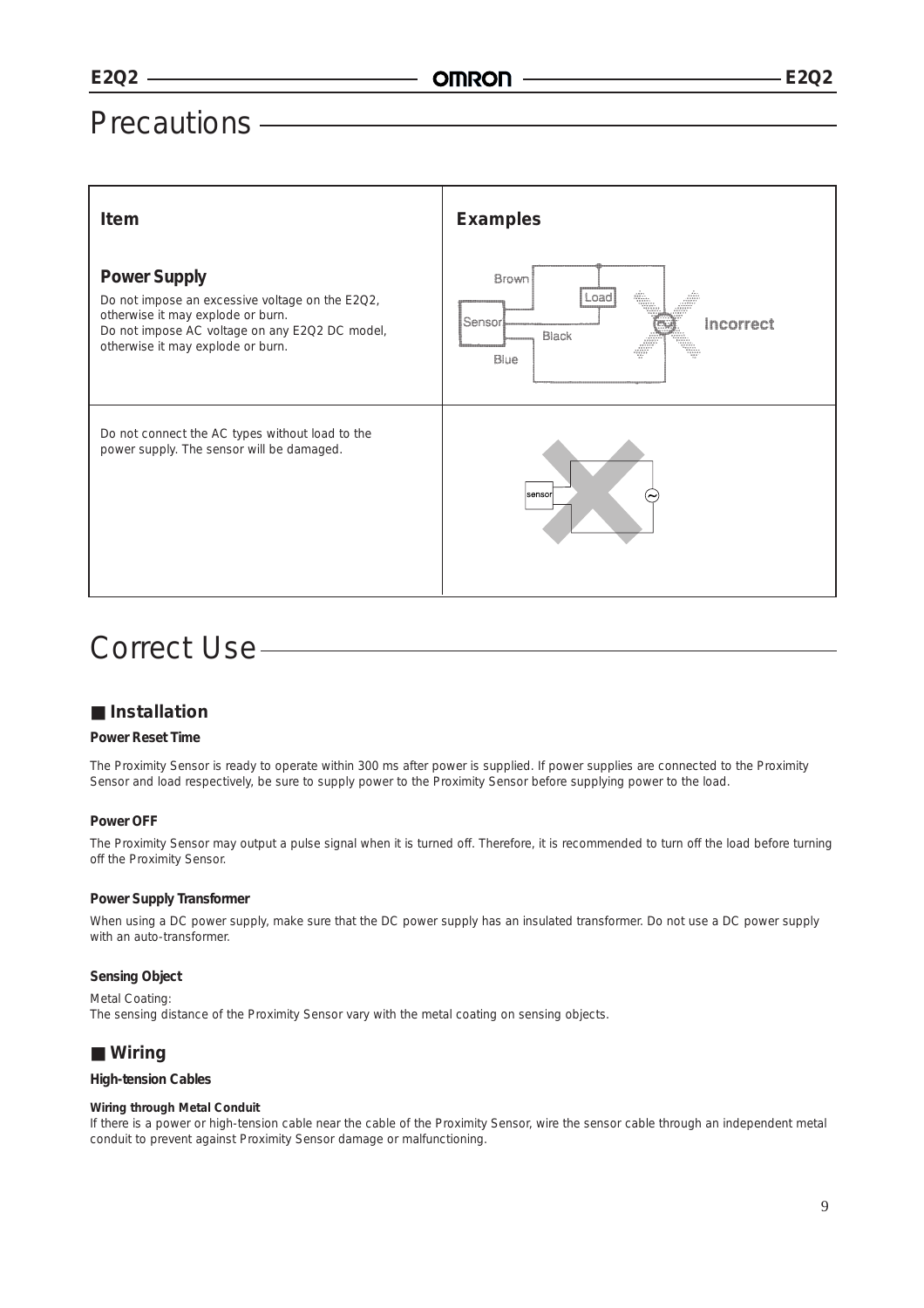### Mounting

The Proximity Sensor must not be subjected to excessive shock with a hammer when it is installed, otherwise the Proximity Sensor may be damaged or lose the water-resistivity.

### Environment

#### Water-resistivity

Do not use the Proximity Sensor underwater, outdoors or in the rain.

#### **Operating Environment**

Be sure to use the Proximity Sensor within operating ambient temperature range and do not use the Proximity Sensor outdoors so that its reliability and life expectancy can be maintained. Although the Proximity Sensor is water resistive, a cover to protect the Proximity Sensor from water or soluble machining oil is recommended so that its reliability and life expectancy can be maintained. Do not use the Proximity Sensor in an environment with chemical gas (e. g., strong alkaline or acid gases including nitric, chromic, and concentrated sulfuric acid gases).

### DC Type

| Connection<br>type                    | Method                                        | Description                                                                                                                                                                                                                                                                                                                                                                                                                                                                                                                                           |
|---------------------------------------|-----------------------------------------------|-------------------------------------------------------------------------------------------------------------------------------------------------------------------------------------------------------------------------------------------------------------------------------------------------------------------------------------------------------------------------------------------------------------------------------------------------------------------------------------------------------------------------------------------------------|
| <b>AND</b><br>(serial<br>connection)  | Correct<br>$\rightarrow$<br>TUC<br>Load<br>Vs | The Sensors connected together must satisfy the following<br>conditions:<br>$i_{\text{L}}$ + (N-1) x i $\leq$ Upper-limit of control output of each Sensor<br>$V_s$ - N x $V_R \ge$ Load operating voltage<br>No. of Sensors<br>$N =$<br>Residual voltage of each Sensor<br>$V_R =$<br>Supply voltage<br>$V_s =$<br>Current consumption of the Sensor<br>$i =$<br>Load current<br>$i_{\text{L}} =$<br>If the MY Relay, which operate at 24 VDC, is used as a load for<br>example, a maximum of two Proximity Sensors can be connected<br>to the load. |
| <b>OR</b><br>(parallel<br>connection) | <b>Correct</b><br>Load                        | A minimum of three Sensors with current outputs can be connected<br>in parallel. The number of Sensors connected in parallel varies with<br>the Proximity Sensor model.                                                                                                                                                                                                                                                                                                                                                                               |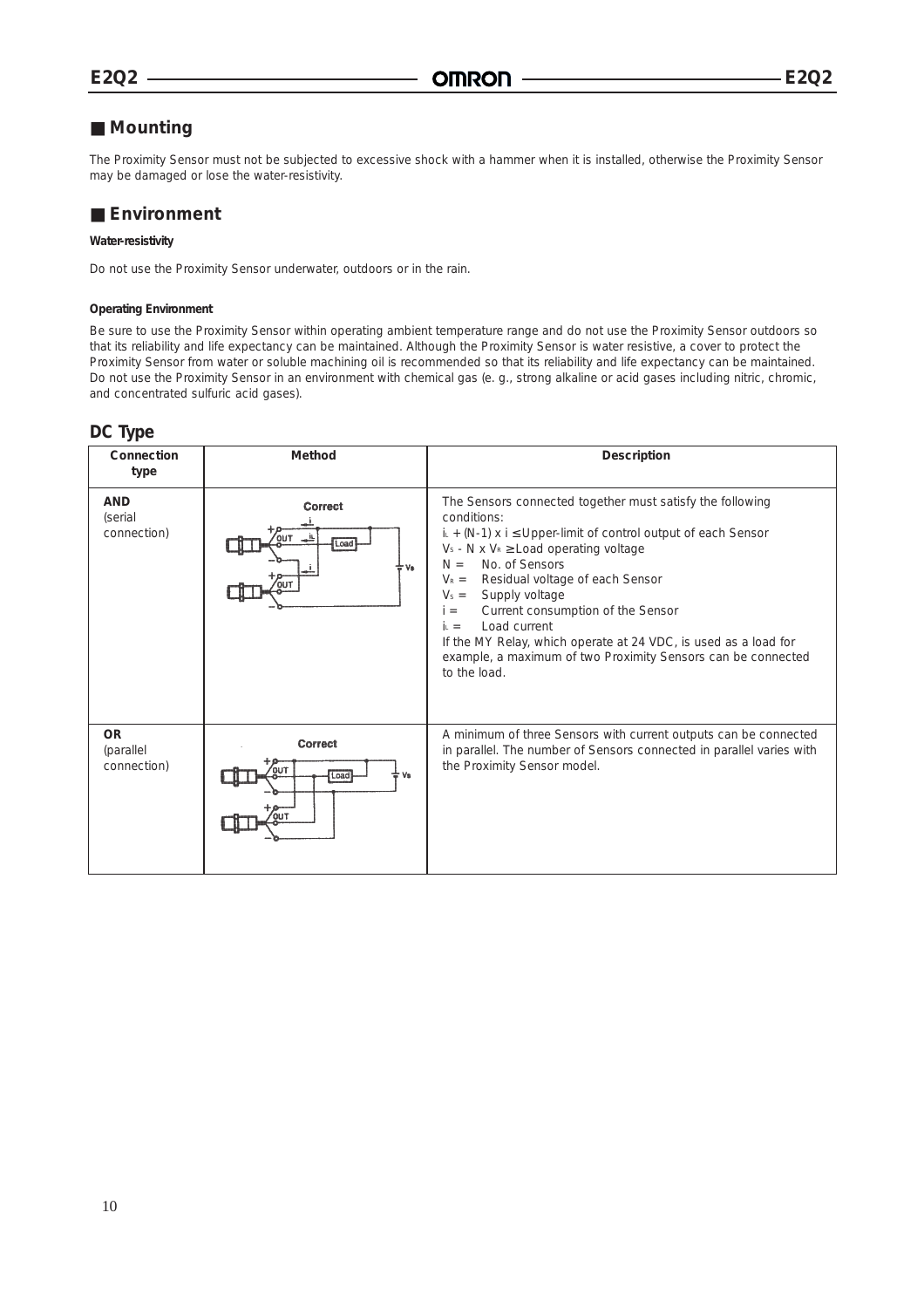### **AC Type**

| Connection<br>type                    | Method                                                                                                          | Description                                                                                                                                                                                                                                                                                                                                                                                                                                                                                                                                                                                                                                                                                                                                                                                                                                                                                                                                                                                                                                                                                                                                                                                                                                                                                                                                                            |
|---------------------------------------|-----------------------------------------------------------------------------------------------------------------|------------------------------------------------------------------------------------------------------------------------------------------------------------------------------------------------------------------------------------------------------------------------------------------------------------------------------------------------------------------------------------------------------------------------------------------------------------------------------------------------------------------------------------------------------------------------------------------------------------------------------------------------------------------------------------------------------------------------------------------------------------------------------------------------------------------------------------------------------------------------------------------------------------------------------------------------------------------------------------------------------------------------------------------------------------------------------------------------------------------------------------------------------------------------------------------------------------------------------------------------------------------------------------------------------------------------------------------------------------------------|
| <b>AND</b><br>(serial<br>connection)  | Incorrect<br>Load<br>N vs<br>Correct<br>Load<br>$\frac{1}{2}$<br>∾<br>ەر<br>ئ<br>Load<br>$V_s \geq 100$ V<br>ΟО | If 100 or 200 VAC is imposed on the Proximity Sensors, $V_1$ (i.e., the<br>voltage imposed on the load) will be obtained from the following.<br>$V_1 = V_S$ - (residual voltage x no. of Proximity Sensors) (V)<br>Therefore, if $V_1$ is lower than the load operating voltage, the load<br>will not operate.<br>A maximum of three Proximity Sensors can be connected in series<br>provided that the supply voltage is 100 V minimum.                                                                                                                                                                                                                                                                                                                                                                                                                                                                                                                                                                                                                                                                                                                                                                                                                                                                                                                                |
| <b>OR</b><br>(parallel<br>connection) | Incorrect<br>Load<br>Correct<br>Load<br>VAC power<br>supply V <sub>S</sub><br>ನಿ<br>$\frac{1}{x}$               | In principle, more than two Proximity Sensors cannot be connected<br>in parallel.<br>Provided that Proximity Sensor A does not operate with Proximity<br>Sensor B simultaneously and there is no need to keep the load<br>operating continuously, the Proximity Sensors can beconnected in<br>parallel. In this case, however, due to the total leakage current of<br>the Proximity Sensors, the load may not reset properly.<br>It is not possible to keep the load operating continuously with<br>Proximity Sensors A and B in simultaneous operation to sense<br>sensing objects due to the following reason.<br>When Proximity Sensor A is ON, the voltage imposed on Proximity<br>Sensor A will drop to approximately 10 V and the load current flows<br>into Proximity Sensor A, and when one of the sensing objects is close<br>to Proximity Sensor B, Proximity Sensor B will not operate because<br>the voltage imposed on Proximity Sensor B is 10 V, which is too low.<br>When Proximity Sensor A is OFF, the voltage imposed on Proximity<br>Sensor B will reach the supply voltage and Proximity Sensor B will be<br>ON. Then, Proximity Sensor A as well as Proximity Sensor B will be<br>OFF for approximately 10 ms, which resets the load for an instant. To<br>prevent the instantaneous resetting of the load, use a relay as shown<br>on the left. |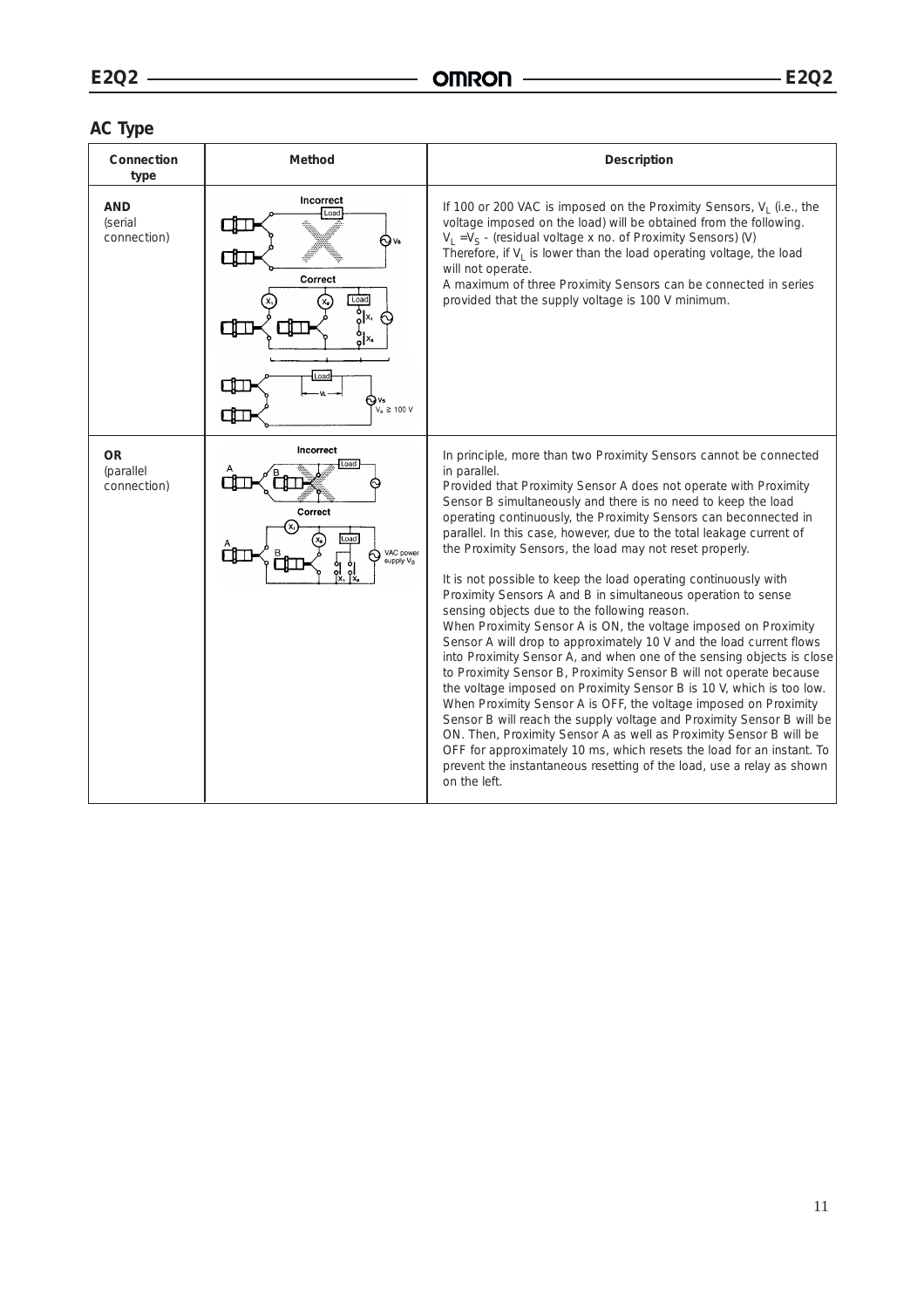# **OMRON**

## Inductive Proximity Sensor | E2Q3

### **Square Proximity Sensor**

- Miniature terminal housing
- Integrated short circuit and reverse polarity protection
- Output function programmable by wiring
- Active face positioning: Y-axis 15°, X-axis 90° increments

### Ordering Information

| Sensing<br>distance | Connection | Active<br>face   |            | Output<br>NO or NC |
|---------------------|------------|------------------|------------|--------------------|
| $115 \text{ mm}$    | Terminals  | Changeable   NPN |            | E2O3-N15ME4-G      |
| Inon shielded       |            |                  | <b>PNP</b> | E2Q3-N15MF4-G      |

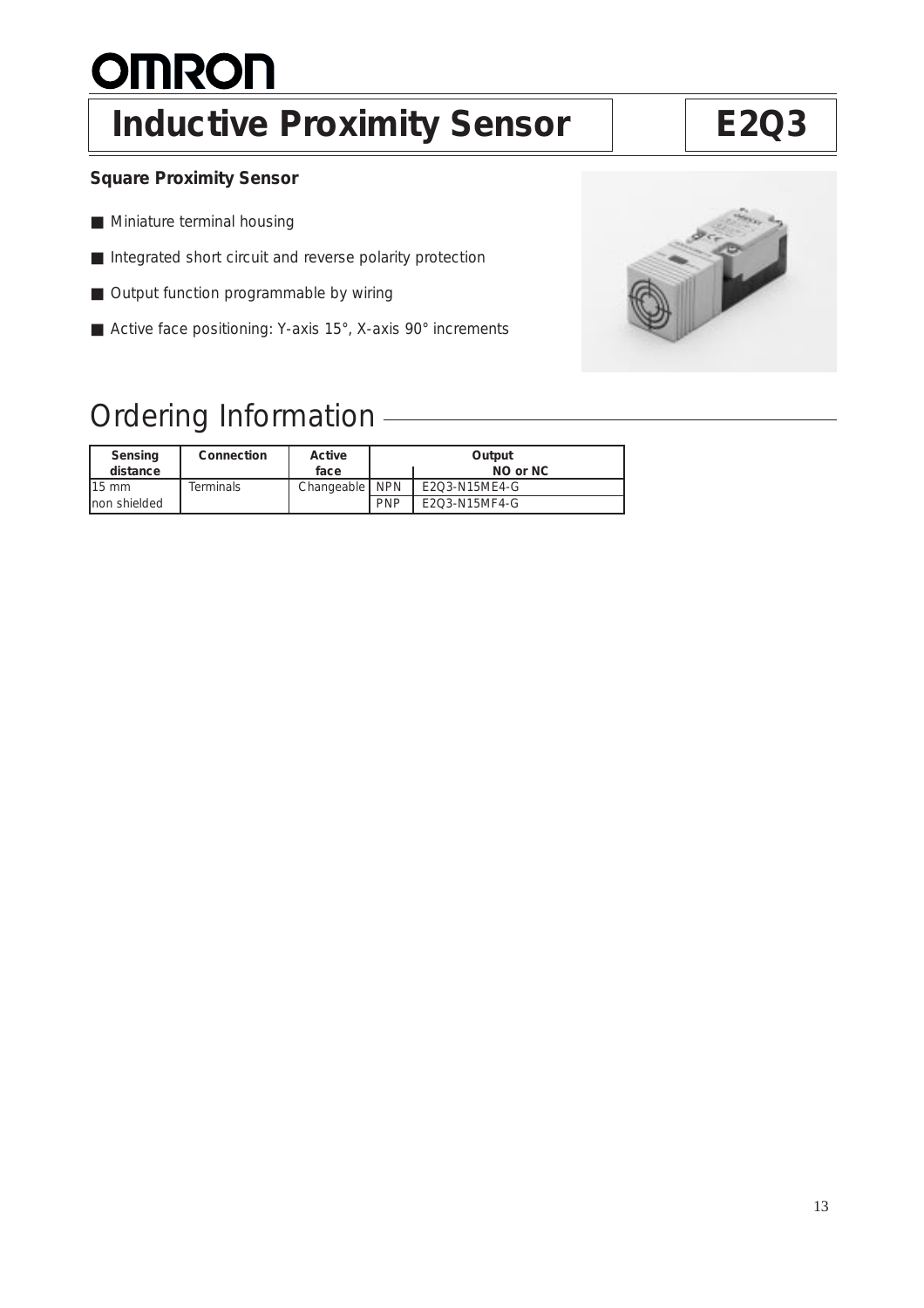# Specifications <u>- Specifications</u>

| Operating voltage                                               |                           | 10 to 60 VDC                                                        |  |  |
|-----------------------------------------------------------------|---------------------------|---------------------------------------------------------------------|--|--|
| <b>Current consumption</b>                                      |                           | max. 14 mA                                                          |  |  |
| Sensing object                                                  |                           | Ferrous metals                                                      |  |  |
| Sensing distance Sn<br>(Standard target size, L x W x H, Fe 37) |                           | 15 mm ±10%, non shielded<br>$(45 \times 45 \times 1 \text{ mm})$    |  |  |
| Setting distance                                                |                           | 0 to 12,15 mm                                                       |  |  |
| <b>Differential travel</b>                                      |                           | 15 % max. of sensing distance Sn                                    |  |  |
| <b>Switching frequency</b>                                      |                           | 150 Hz                                                              |  |  |
| Control output                                                  | Type                      | E2O3-N15ME4-G: NPN-NO / NC<br>E2Q3-N15MF4-G: PNP-NO / NC            |  |  |
|                                                                 | Max-Load                  | 200 mA                                                              |  |  |
|                                                                 | Max on-state voltage drop | 3 VDC (at 200 mA load current)                                      |  |  |
| Circuit protection                                              |                           | Reverse polarity, output short circuit                              |  |  |
| Indicator                                                       |                           | Operating indicator (yellow LED)                                    |  |  |
| Ambient temperature                                             |                           | Operating: -25° to 70°C                                             |  |  |
| Humidity                                                        |                           | 35 to 95% RH                                                        |  |  |
| Influence of temperature                                        |                           | ± 10% max. of Sn at 23°C in temperature range of -25° to 70°C       |  |  |
| Dielectric strength                                             |                           | 1.500 VAC, 50/60 Hz for 1 min. between current carry parts and case |  |  |
| Electromagnetic compatibility EMC                               |                           | EN 60947-5-2                                                        |  |  |
| <b>Vibration resistance</b>                                     |                           | 10 to 55 Hz, 1 mm amplitude according to IEC 60068-2-6              |  |  |
| Shock resistance                                                |                           | approx. 30 G for 11 ms according to IEC 60068-2-27                  |  |  |
| Protection degree                                               |                           | IP 67 (IEC 529)                                                     |  |  |
| Connection<br><b>Terminals</b>                                  |                           | Up to $2.5$ mm <sup>2</sup>                                         |  |  |
| Material<br>Case                                                |                           | PBT                                                                 |  |  |
|                                                                 | Sensing face              | PBT                                                                 |  |  |
| Approvals                                                       |                           | <b>CERTIFIED</b><br><b>ISTED</b>                                    |  |  |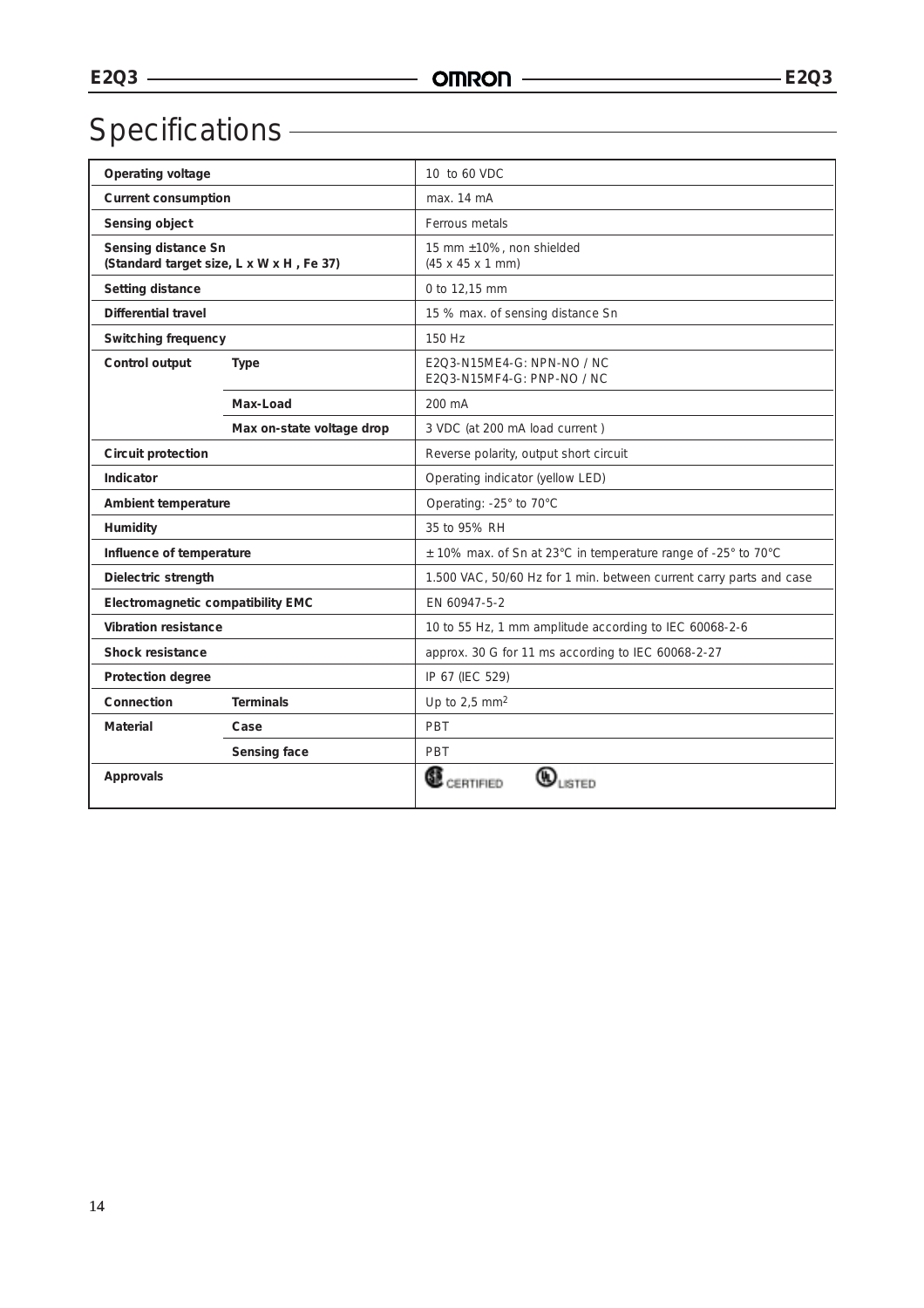### Operation

### ■ **Output Circuit Diagram and Timing Chart**







### PNP NO Output



### PNP NC Output



| Output                 | NΠ                  | NГ                   |
|------------------------|---------------------|----------------------|
| Sensing<br>Ob ject     | Present<br>Absent   | Present<br>Absent    |
| l oad                  | Operates<br>Release | Operates<br>Releases |
| Operation<br>Indicator | ΟN                  | n١                   |

| Output                 | NΠ                                           | NΓ |
|------------------------|----------------------------------------------|----|
| Sensing<br>Ob ject     | Present<br>Present<br>Absent<br>Absent       |    |
| l oad                  | Operates<br>.Release<br>Operates<br>Releases |    |
| Operation<br>Indicator | ΩN                                           |    |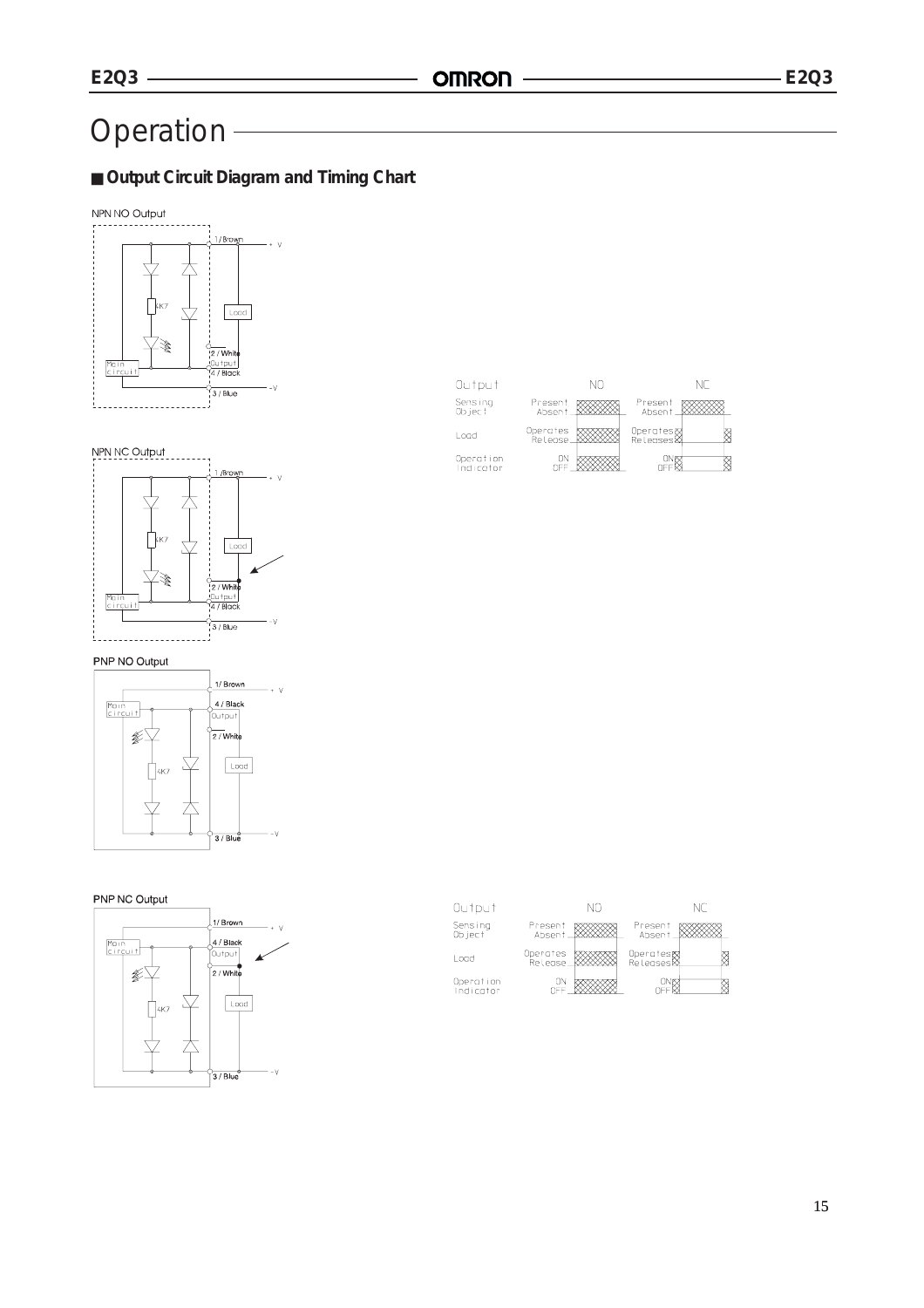### Dimensions -



### Precautions -

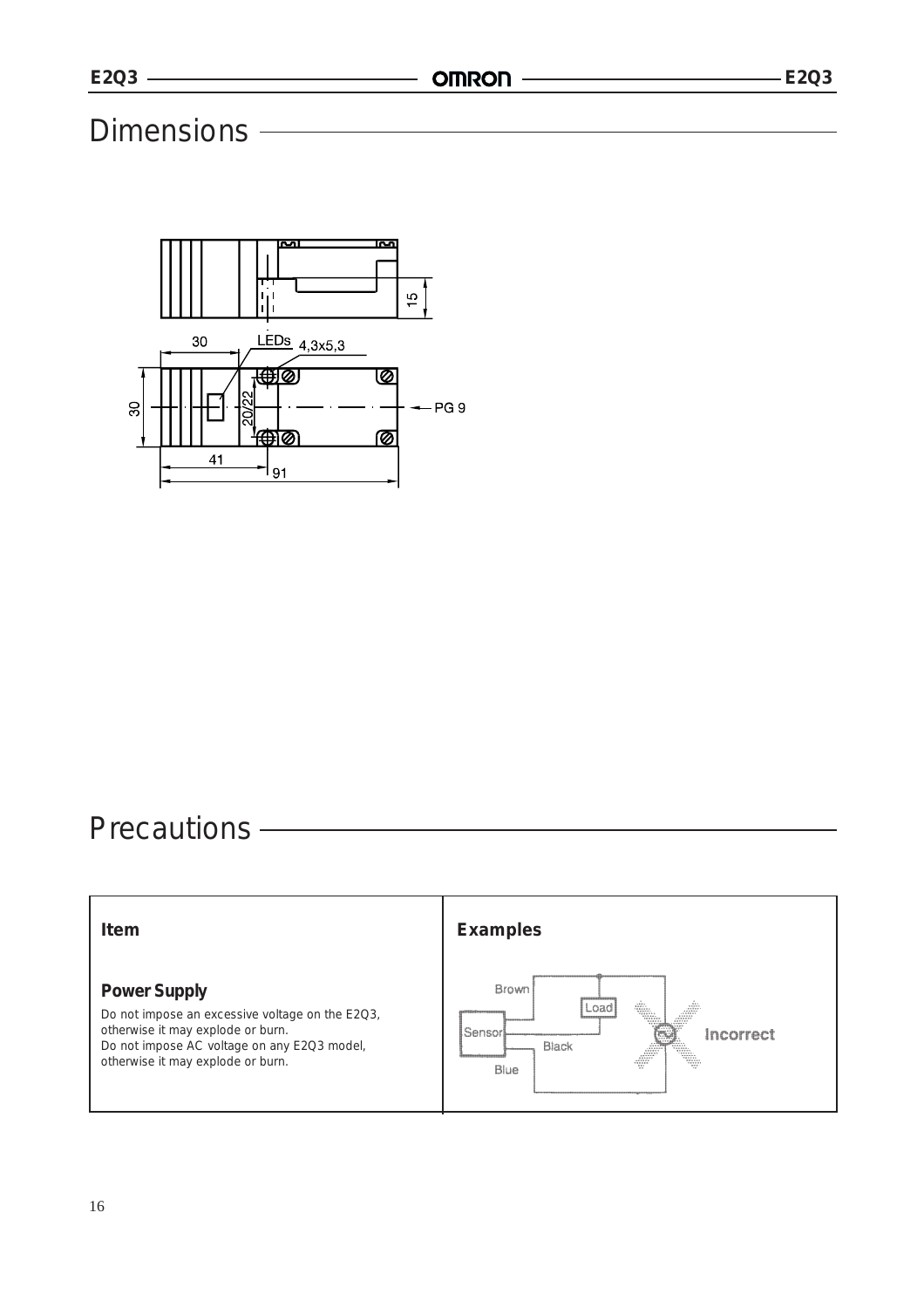### Correct Use

### ■ **Installation**

### **Power Reset Time**

The Proximity Sensor is ready to operate within 300 ms after power is supplied. If power supplies are connected to the Proximity Sensor and load respectively, be sure to supply power to the Proximity Sensor before supplying power to the load.

### **Power OFF**

The Proximity Sensor may output a pulse signal when it is turned off. Therefore, it is recommended to turn off the load before turning off the Proximity Sensor.

#### **Power Supply Transformer**

When using a DC power supply, make sure that the DC power supply has an insulated transformer. Do not use a DC power supply with an auto-transformer.

#### **Sensing Object**

Metal Coating: The sensing distance of the Proximity Sensor vary with the metal coating on sensing objects.

### ■ Wiring

#### **High-tension Cables**

#### Wiring through Metal Conduit

If there is a power or high-tension cable near the cable of the Proximity Sensor, wire the sensor cable through an independent metal conduit to prevent against Proximity Sensor damage or malfunctioning.

### ■ **Mounting**

The Proximity Sensor must not be subjected to excessive shock with a hammer when it is installed, otherwise the Proximity Sensor may be damaged or lose the water-resistivity.

### ■ **Environment**

#### **Water-resistivity**

Do not use the Proximity Sensor underwater, outdoors or in the rain.

#### **Operating Environment**

Be sure to use the Proximity Sensor within operating ambient temperature range and do not use the Proximity Sensor outdoors so that its reliability and life expectancy can be maintained. Although the Proximity Sensor is water resistive, a cover to protect the Proximity Sensor from water or soluble machining oil is recommended so that its reliability and life expectancy can be maintained. Do not use the Proximity Sensor in an environment with chemical gas (e. g., strong alkaline or acid gases including nitric, chromic, and concentrated sulfuric acid gases).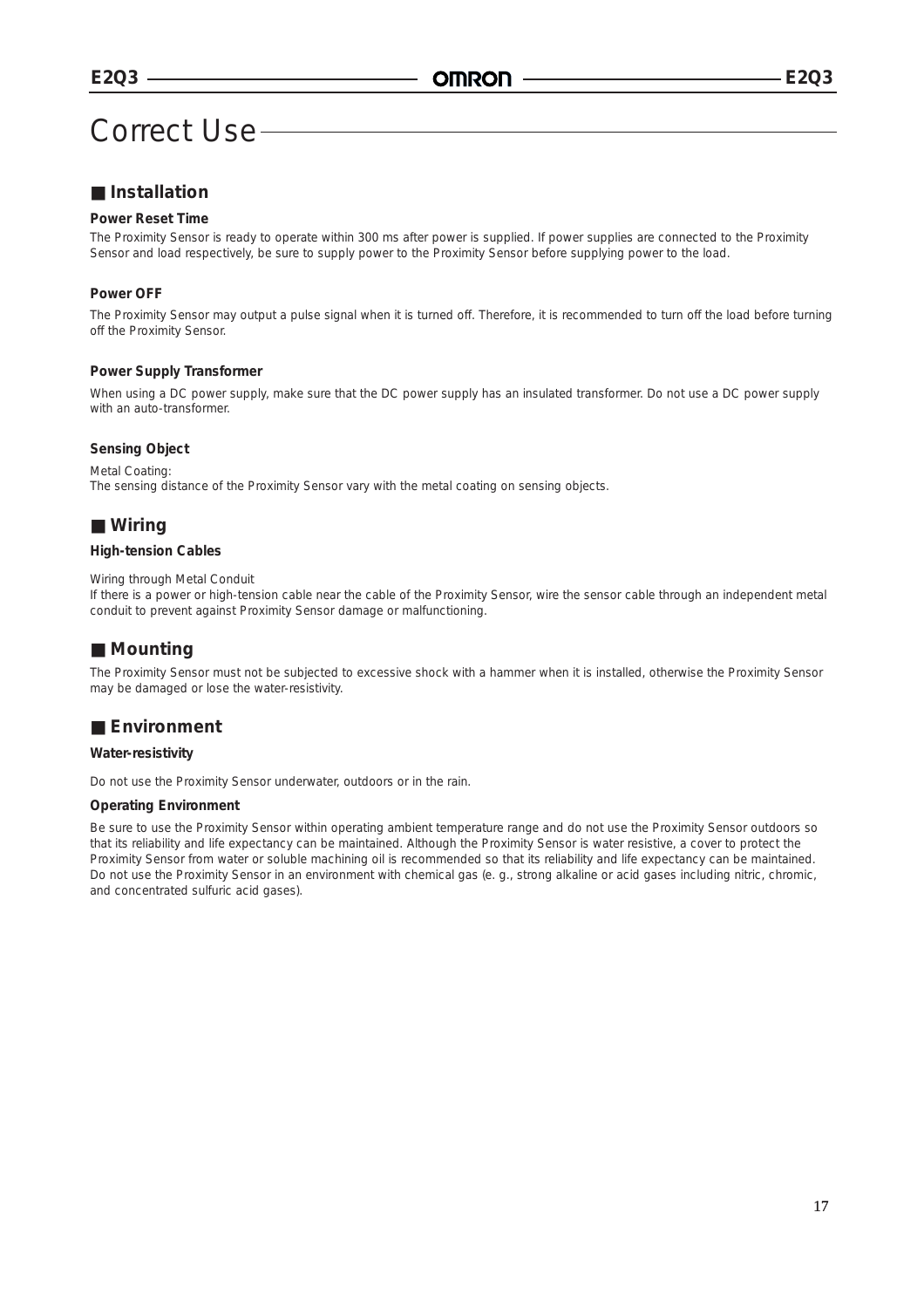$\overline{\phantom{0}}$ 

| Connection<br>type                    | Method                                        | Description                                                                                                                                                                                                                                                                                                                                                                                                                                                                                                                                                    |
|---------------------------------------|-----------------------------------------------|----------------------------------------------------------------------------------------------------------------------------------------------------------------------------------------------------------------------------------------------------------------------------------------------------------------------------------------------------------------------------------------------------------------------------------------------------------------------------------------------------------------------------------------------------------------|
| <b>AND</b><br>(serial<br>connection)  | Correct<br>بالد<br><b>OUT</b><br>Load<br>- Vs | The Sensors connected together must satisfy the following<br>conditions:<br>$i_{L}$ + (N-1) x i $\leq$ Upper-limit of control output of each Sensor<br>$V_s$ - N x $V_R \geq$ Load operating voltage<br>No. of Sensors<br>$N =$<br>Residual voltage of each Sensor<br>$V_R =$<br>Supply voltage<br>$V_s =$<br>Current consumption of the Sensor<br>$i =$<br>Load current<br>$\mathbf{i} \cdot \mathbf{r} =$<br>If the MY Relay, which operate at 24 VDC, is used as a load for<br>example, a maximum of two Proximity Sensors can be connected<br>to the load. |
| <b>OR</b><br>(parallel<br>connection) | Correct<br>Load<br>Vs                         | A minimum of three Sensors with current outputs can be connected<br>in parallel. The number of Sensors connected in parallel varies with<br>the Proximity Sensor model.                                                                                                                                                                                                                                                                                                                                                                                        |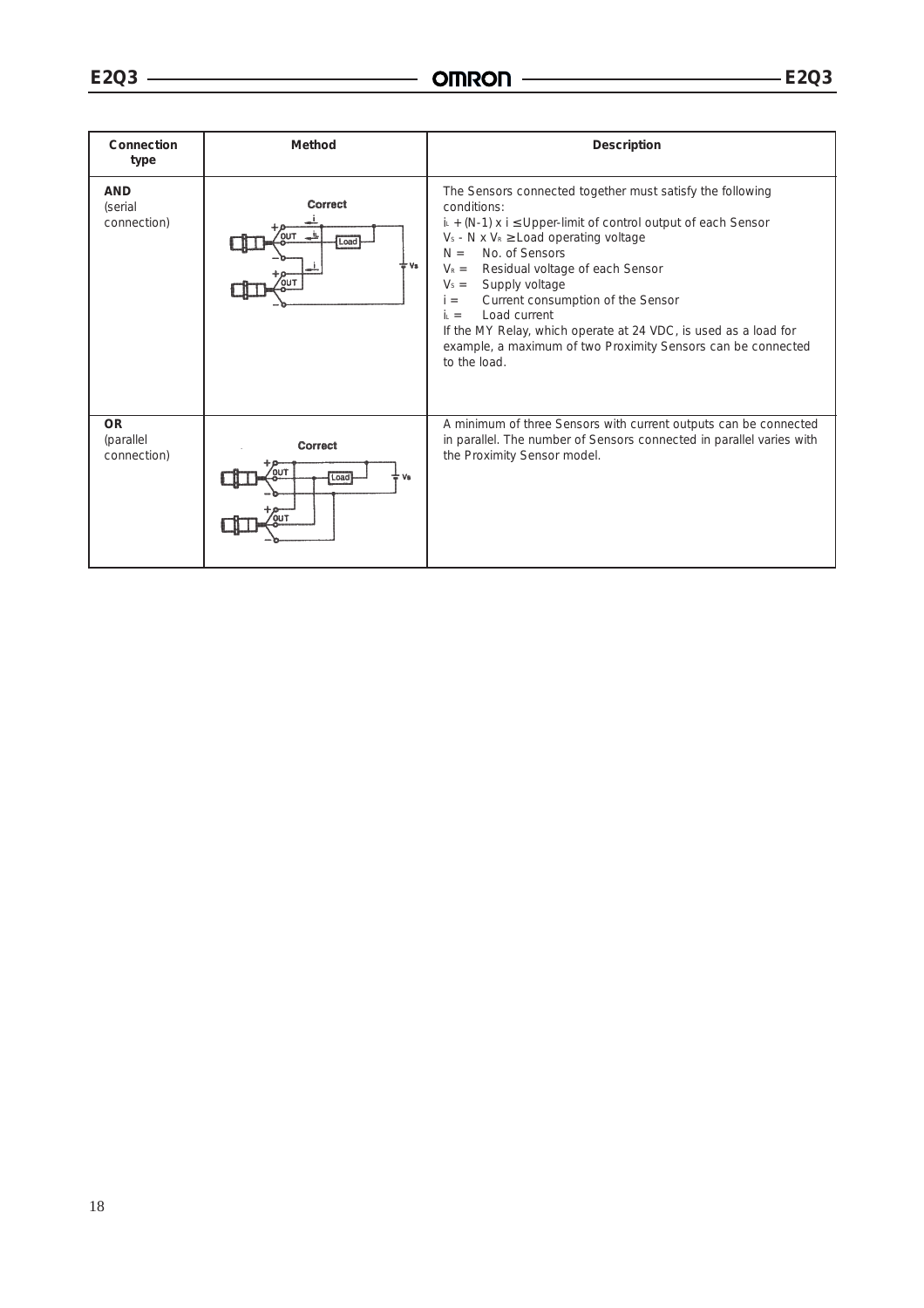# **OMRON**

### Inductive Proximity Sensor | E2Q4

### **Square Proximity Sensor**

- Slim, compact size
- M12 Plug-in connection and cable models
- Integrated short circuit and reverse polarity protection
- Active face positioning: Y-axis 15°, X-axis 90° increments

### Ordering Information

| Sensing         | Connection | Active     | Output     |                |                |
|-----------------|------------|------------|------------|----------------|----------------|
| distance        |            | face       |            | <b>NO</b>      | $NO + NC$      |
|                 | Pre-wired  | Changeable | <b>NPN</b> | E2O4-N20E1     | E2O4-N20E3     |
| $20 \text{ mm}$ |            |            | <b>PNP</b> | E2O4-N20F1     | E2Q4-N20F3     |
| shielded        | Plug-in    | Changeable | <b>NPN</b> | E2O4-N20E1-M1  | E2Q4-N20E3-M1  |
|                 | connector  |            | <b>PNP</b> | E2O4-N20F1-M1  | E2O4-N20F3-M1  |
|                 | Pre-wired  | Changeable | <b>NPN</b> | E2O4-N30ME1    | E2O4-N30ME3    |
| $30 \text{ mm}$ |            |            | <b>PNP</b> | E2Q4-N30MF1    | E2Q4-N30MF3    |
| non shielded    | Plug-in    | Changeable | <b>NPN</b> | E2Q4-N30ME1-M1 | E2Q4-N30ME3-M1 |
|                 | connector  |            | <b>PNP</b> | E2Q4-N30MF1-M1 | E2Q4-N30MF3-M1 |

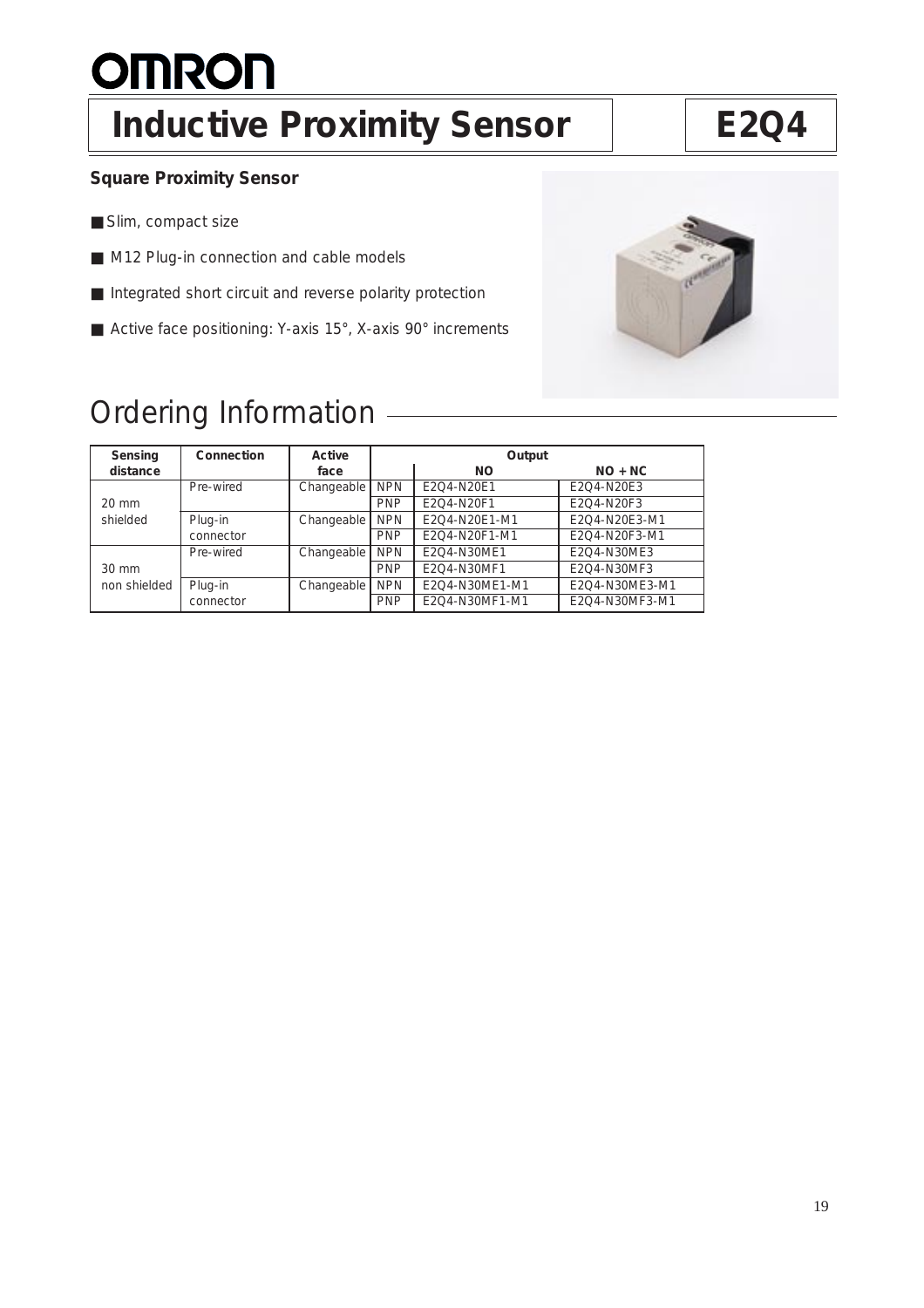## Specifications

| Operating voltage                                                               |                                                | 10 to 30 VDC                                                                                                                                                                                                                                               |  |
|---------------------------------------------------------------------------------|------------------------------------------------|------------------------------------------------------------------------------------------------------------------------------------------------------------------------------------------------------------------------------------------------------------|--|
| <b>Current consumption</b>                                                      |                                                | max. 20 mA                                                                                                                                                                                                                                                 |  |
| Sensing object                                                                  |                                                | Ferrous metals                                                                                                                                                                                                                                             |  |
| Sensing distance Sn<br>(Standard target size,<br>$L \times W \times H$ , Fe 37) | E2Q4-N20<br>E2Q4-N30M<br>E2Q4-N20<br>E2Q4-N30M | 20 mm ±10%, shielded<br>30 mm ±10%, non shielded<br>$(60 \times 60 \times 1 \text{ mm})$<br>(90 x 90 x 1 mm)                                                                                                                                               |  |
| Setting distance                                                                | E2Q4-N20<br>E2Q4-N30M                          | 0 to 16,2 mm<br>0 to 24,3 mm                                                                                                                                                                                                                               |  |
| Differential travel                                                             |                                                | 15 % max. of sensing distance Sn                                                                                                                                                                                                                           |  |
| Switching frequency                                                             |                                                | 150 Hz                                                                                                                                                                                                                                                     |  |
| Control output                                                                  | <b>Type</b>                                    | $E2Q4-N \square \square \square E1 - \square \square : NPN-NO$<br>$E2Q4-N \square \square \square E3 - \square \square : NPN-NO+NC$<br>$E2Q4-N \square \square \square F1-D \square : PNP-NO$<br>$E2Q4-N \square \square \square F3-D \square : PNP-NO+NC$ |  |
|                                                                                 | Max-Load                                       | 200 mA                                                                                                                                                                                                                                                     |  |
|                                                                                 | Max on-state voltage drop                      | 3 VDC (at 200 mA load current)                                                                                                                                                                                                                             |  |
| Circuit protection                                                              |                                                | Reverse polarity, output short circuit                                                                                                                                                                                                                     |  |
| Indicator                                                                       |                                                | Operating indicator (yellow LED)                                                                                                                                                                                                                           |  |
| Ambient temperature                                                             |                                                | Operating: -25° to 70°C                                                                                                                                                                                                                                    |  |
| Humidity                                                                        |                                                | 35 to 95% RH                                                                                                                                                                                                                                               |  |
| Influence of temperature                                                        |                                                | ± 10% max. of Sn at 23°C in temperature range of -25° to 70°C                                                                                                                                                                                              |  |
| Dielectric strength                                                             |                                                | 1.500 VAC, 50/60 Hz for 1 min. between current carry parts and case                                                                                                                                                                                        |  |
| Electromagnetic compatibility EMC                                               |                                                | EN 60947-5-2                                                                                                                                                                                                                                               |  |
| <b>Vibration resistance</b>                                                     |                                                | 10 to 55 Hz, 1 mm amplitude according to IEC 60068-2-6                                                                                                                                                                                                     |  |
| <b>Shock resistance</b>                                                         |                                                | approx. 30 G for 11 ms according to IEC 60068-2-27                                                                                                                                                                                                         |  |
| Protection degree                                                               |                                                | IP 67 (IEC 529)                                                                                                                                                                                                                                            |  |
| Connection<br>Pre-wired                                                         |                                                | 2 m PVC-cable, 3x0,34mm <sup>2</sup> / 4x0,34mm <sup>2</sup>                                                                                                                                                                                               |  |
|                                                                                 | Connector                                      | M12 plug, 3 / 4 pins                                                                                                                                                                                                                                       |  |
| <b>Material</b>                                                                 | Case                                           | PBT                                                                                                                                                                                                                                                        |  |
|                                                                                 | Sensing face                                   | PBT                                                                                                                                                                                                                                                        |  |
| Approvals                                                                       |                                                | $\mathbf{\mathbf{\Phi}}_{\textrm{usrep}}$<br><b>CE</b> CERTIFIED                                                                                                                                                                                           |  |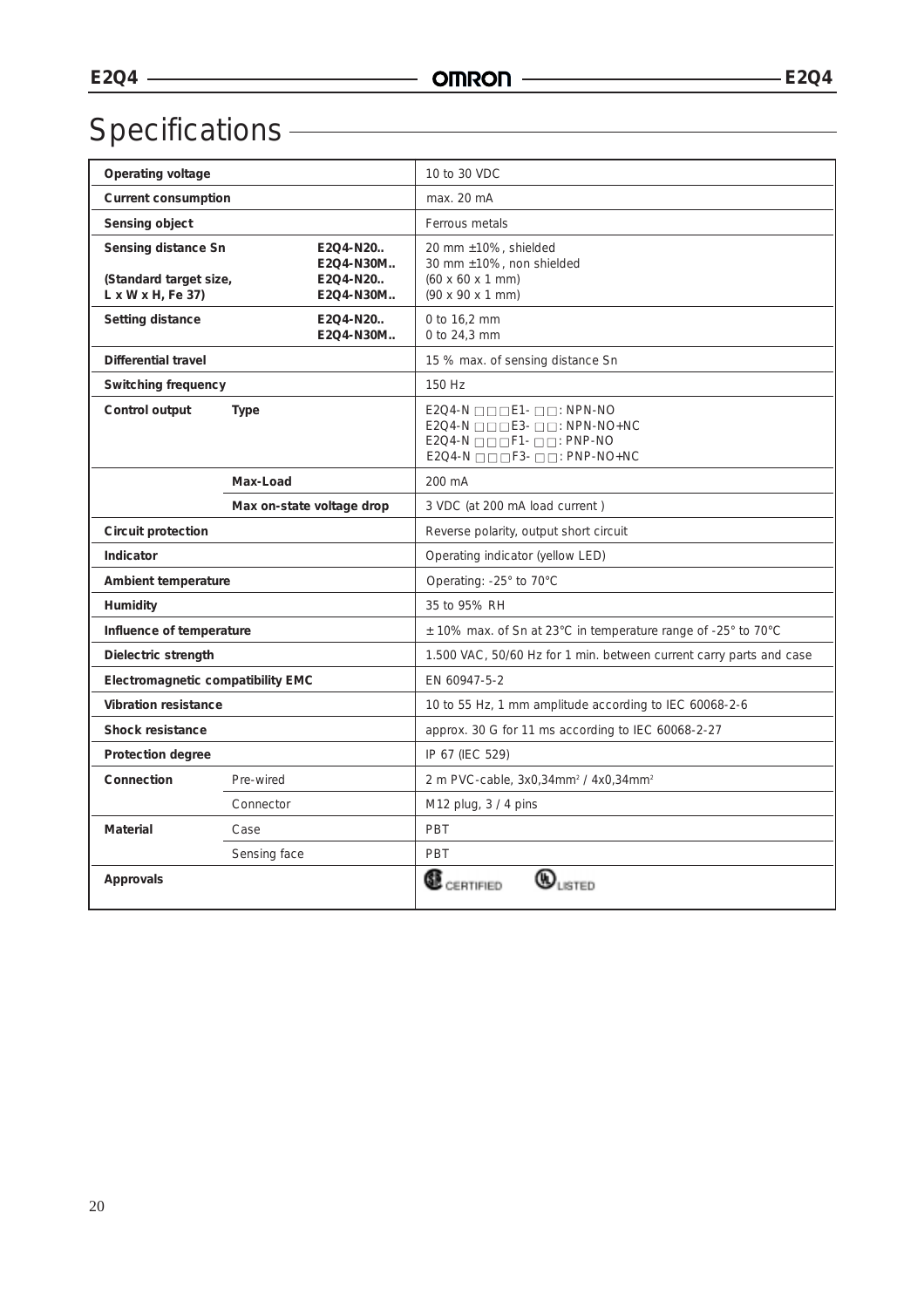### Operation -

### ■ Output Circuit Diagram and Timing Chart



| Output                 | NΠ                  |
|------------------------|---------------------|
| Sens ing<br>Ob ject    | Present<br>Absent   |
| Load                   | Operates<br>Relense |
| Operation<br>Indicator | N٢                  |

| Output                 | NΠ                  |
|------------------------|---------------------|
| Sensing<br>Ob ject     | Present<br>Absent   |
| l oad                  | Operates<br>Release |
| Operation<br>Indicator | ON                  |

### NPN NO + NC output





### PNP NO + NC output / Brown  $\varphi^{\text{NC output}}_{2/\text{White}}$ Main<br>circuit  $\frac{NQ \text{ output}}{4/B \text{ lack}}$  $\blacksquare$  $\mathscr{L}$  $\boxed{\text{Load}}$ Load 大  $3/Blu$

 $\mathbf{v}$ 

| Output                 |                      | NΠ |                      | NC |  |
|------------------------|----------------------|----|----------------------|----|--|
| Sensing<br>Ob ject     | Present<br>Absent    |    | Present<br>Absent    |    |  |
| Load                   | Operates<br>.Release |    | Operates<br>Releases |    |  |
| Operation<br>Indicator | ΠN<br>NFF            |    | OΝ<br>OEE            |    |  |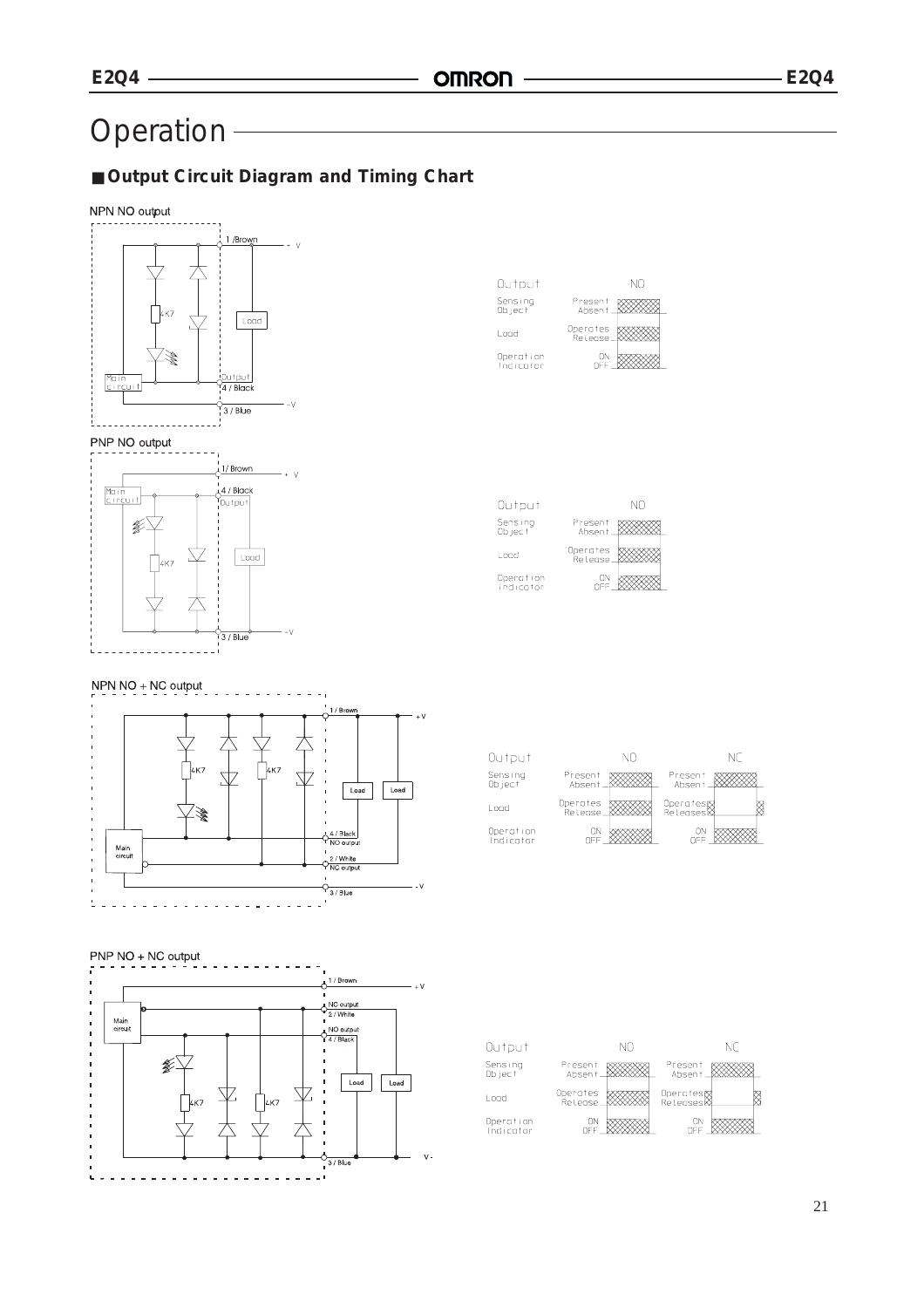### ■ Wiring



Dimensions -

E2Q4-N....



E2Q4-N....-M1



### Precautions -

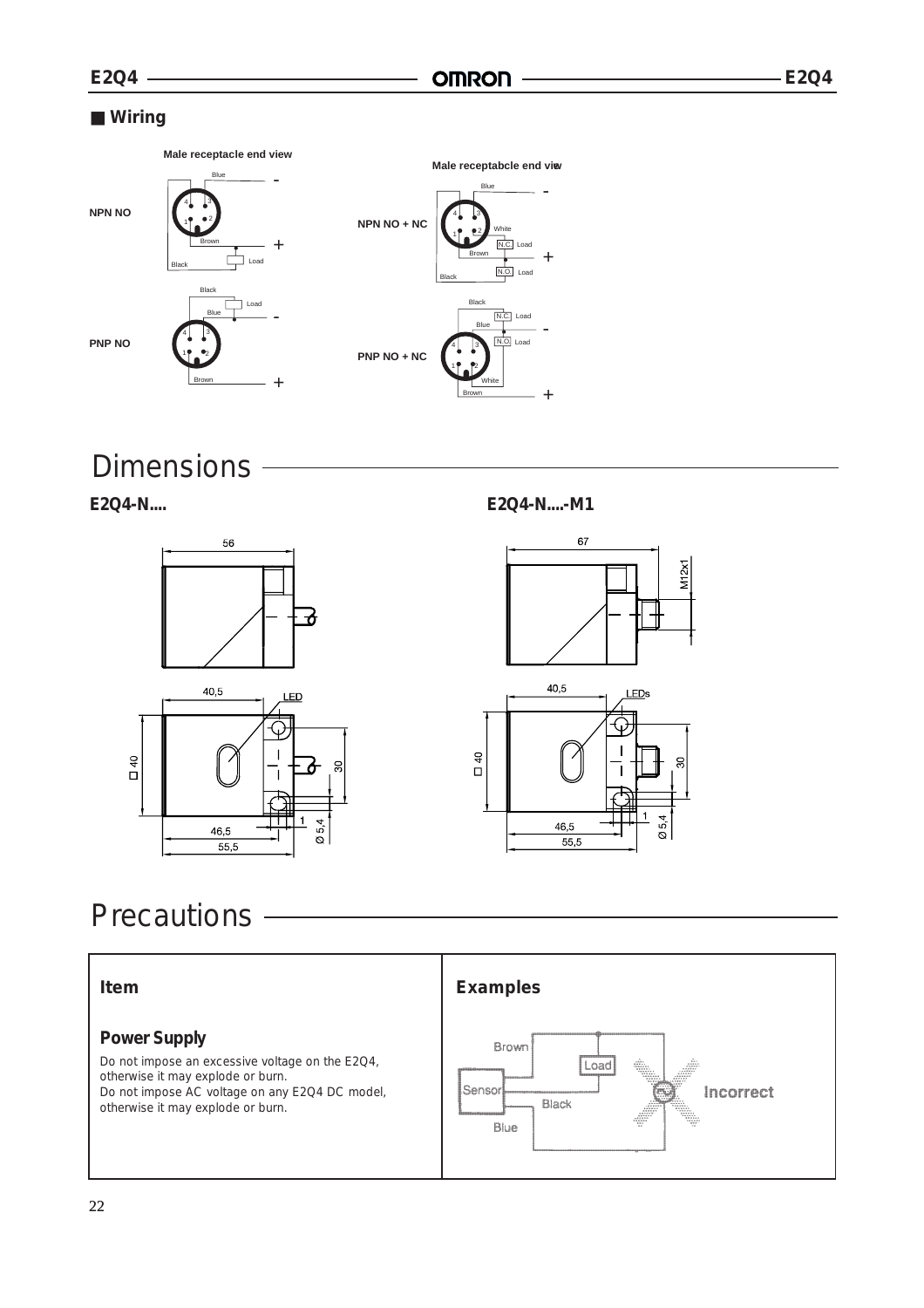### Correct Use

### ■ **Installation**

### **Power Reset Time**

The Proximity Sensor is ready to operate within 300 ms after power is supplied. If power supplies are connected to the Proximity Sensor and load respectively, be sure to supply power to the Proximity Sensor before supplying power to the load.

### **Power OFF**

The Proximity Sensor may output a pulse signal when it is turned off. Therefore, it is recommended to turn off the load before turning off the Proximity Sensor.

#### **Power Supply Transformer**

When using a DC power supply, make sure that the DC power supply has an insulated transformer. Do not use a DC power supply with an auto-transformer.

#### **Sensing Object**

#### Metal Coating:

The sensing distance of the Proximity Sensor vary with the metal coating on sensing objects.

### ■ Wiring

#### **High-tension Cables**

#### Wiring through Metal Conduit

If there is a power or high-tension cable near the cable of the Proximity Sensor, wire the sensor cable through an independent metal conduit to prevent against Proximity Sensor damage or malfunctioning.

### ■ **Mounting**

The Proximity Sensor must not be subjected to excessive shock with a hammer when it is installed, otherwise the Proximity Sensor may be damaged or lose the water-resistivity.

### ■ **Environment**

#### **Water-resistivity**

Do not use the Proximity Sensor underwater, outdoors or in the rain.

### **Operating Environment**

Be sure to use the Proximity Sensor within operating ambient temperature range and do not use the Proximity Sensor outdoors so that its reliability and life expectancy can be maintained. Although the Proximity Sensor is water resistive, a cover to protect the Proximity Sensor from water or soluble machining oil is recommended so that its reliability and life expectancy can be maintained. Do not use the Proximity Sensor in an environment with chemical gas (e. g., strong alkaline or acid gases including nitric, chromic, and concentrated sulfuric acid gases).